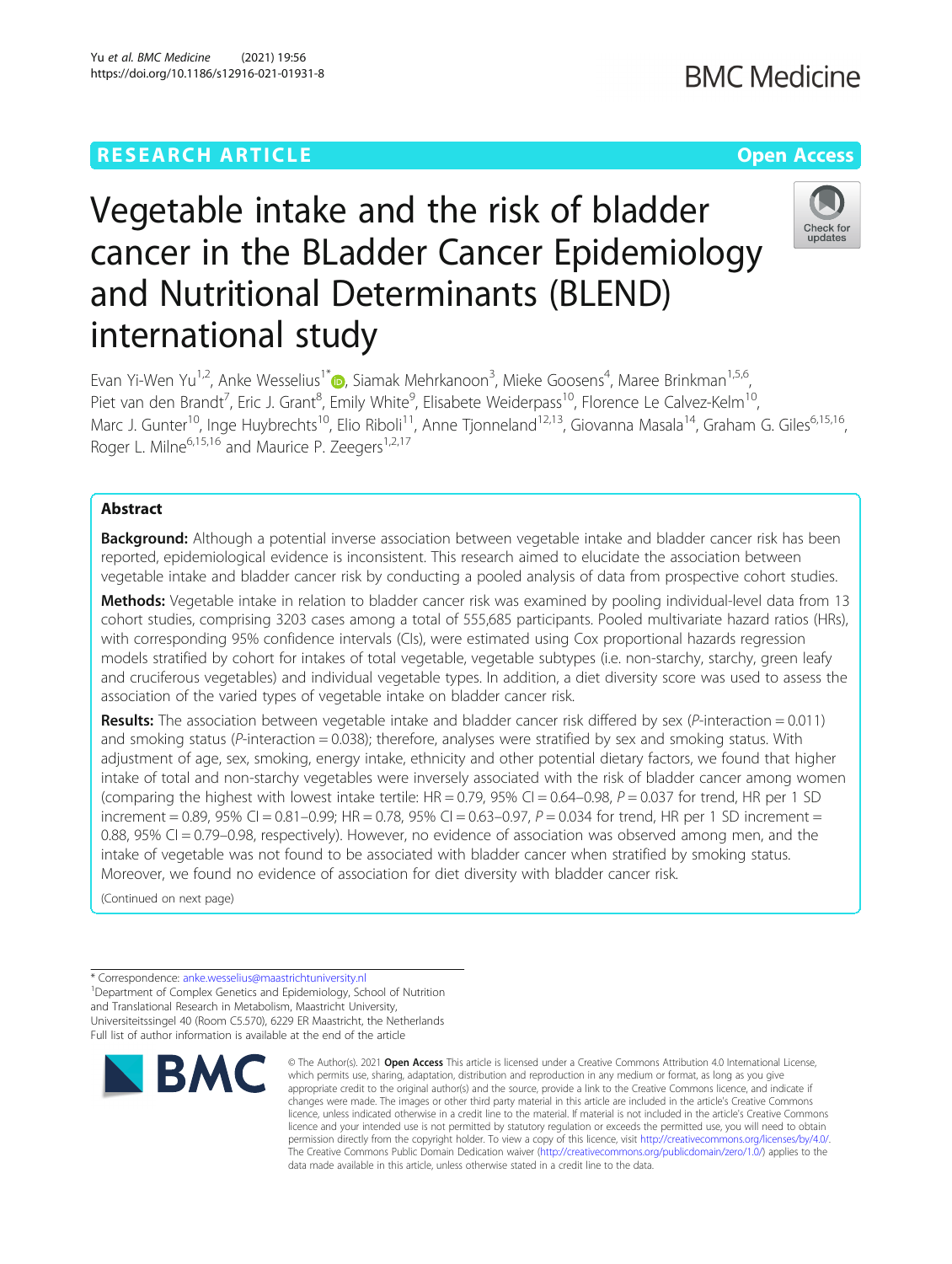#### (Continued from previous page)

Conclusion: Higher intakes of total and non-starchy vegetable are associated with reduced risk of bladder cancer for women. Further studies are needed to clarify whether these results reflect causal processes and potential underlying mechanisms.

**Keywords:** Bladder cancer, Vegetable, Dietary diversity analysis, Cohort study

#### Background

Bladder cancer is the most common malignancy of urinary tract, with an estimated 550,000 new cases and 200, 000 deaths annually  $[1-3]$  $[1-3]$  $[1-3]$ . Incidence rates of bladder cancer are highest in Europe and North America, with a strong predominance in men and the elderly [\[4](#page-12-0)–[9\]](#page-12-0). Due to its high rate of recurrence, bladder cancer places costly burden on healthcare systems in terms of life time treatment [[10](#page-12-0)]. Apart from well-established risk factors, such as smoking, occupational exposure and arsenic contamination [\[11](#page-12-0)–[15](#page-12-0)], dietary factors may also contribute to bladder cancer development considering that many dietary compounds are excreted in urine and thereby come into direct contact with the bladder epithelium [\[12\]](#page-12-0). As recommended in numerous dietary guidelines globally, intake of vegetables may be beneficial for cancer prevention due to their rich content of vitamins, fibre, minerals, and other bioactive compounds [\[16](#page-12-0)–[18\]](#page-12-0). However, the World Cancer Research Fund (WCRF) International's Continuous Update Project (CUP) 2018 [\[19](#page-12-0)] found that the evidence suggesting that higher intake of vegetable decreases the risk of bladder cancer is limited.

Previous epidemiologic studies on the influence of vegetable intake on bladder cancer risk have yielded inconsistent results. While most studies reported null association between total vegetable intake and bladder cancer risk, some showed conflicting results, with some showing inverse associations [\[20](#page-12-0)–[24](#page-12-0)], and others that a higher intake increases the risk of bladder cancer [\[25\]](#page-12-0). A meta-analysis based on cohort studies only found no association between vegetable intake and bladder cancer risk [\[26](#page-12-0)], while those combining results from case-control and cohort studies showed an inverse association [\[27](#page-12-0)–[29](#page-12-0)].

It remains unclear which vegetable subtype (e.g. nonstarchy, green leafy or cruciferous) or individual vegetable type (e.g. broccoli, garlic, cauliflower, kale, cabbage, asparagus) may be responsible for a possible inverse association with bladder cancer. The potential protective effect could, therefore, be the result of a cumulative influence of many preventative agents from total vegetable intake, or from a anticarcinogenic property of agents in a specific vegetable (i.e. isothiocyanates from broccoli [[30](#page-12-0)–[32](#page-13-0)], S-allylmercaptocysteine (SAMC) [\[33](#page-13-0)], and diallyl trisulfide (DATS) [[34\]](#page-13-0) from garlic).

This inconsistent evidence and lack of knowledge on which vegetable or which subtypes are possibly associated with bladder cancer risk could be due to the small sample sizes of previous studies and their consequent lack of statistical power to detect weak associations and perform subgroup analyses [\[27](#page-12-0)]. Therefore, this study aimed to obtain more conclusive results on the associations between intake of total vegetable and vegetable subtypes and bladder cancer risk by pooling data from 555,685 participants with 3203 bladder cancer cases in 13 cohort studies included in the BLadder Cancer Epidemiology and Nutritional Determinants (BLEND) international consortium.

#### Methods

#### Study sample

Data were obtained from BLEND, an international nutritional consortium currently consisting of 19 case-control studies and 16 cohort studies. Thirteen cohort studies with a total of 555,685 participants, 3203 of whom developed incident bladder cancer, had sufficient information on vegetable intake to be eligible for inclusion in the present study. These studies originated from 12 countries in 4 continents [i.e. Europe: European Prospective Investigation into Cancer and Nutrition cohort study (EPIC) [\[35](#page-13-0)] (Denmark [\[36\]](#page-13-0), France [\[37\]](#page-13-0), Germany [\[38](#page-13-0)], Italy [\[39](#page-13-0)], Spain [[40](#page-13-0)], Sweden [\[41](#page-13-0), [42\]](#page-13-0), The Netherlands [[43\]](#page-13-0), UK [\[44](#page-13-0), [45](#page-13-0)], Norway [\[46\]](#page-13-0)), NetherLands Cohort Study (NLCS) [\[47](#page-13-0)]; North America: VITamins And Lifestyle cohort study (VITAL) [\[48\]](#page-13-0); Oceania: Melbourne Collaborative Cohort Study (MCCS) in Australia [[49](#page-13-0), [50\]](#page-13-0); and Asia: Radiation Effects Research Foundation-Life Span Study (RERF-LSS) [[51\]](#page-13-0)]. Person-years of follow-up for each participant were calculated from the date of study enrolment until the date of bladder cancer diagnosis, or date of last follow-up (e.g. date of death, lost to follow-up, or study exit), whichever came first. For the NLCS study, a nested case-cohort design was applied in order to increase the follow-up coverage and efficiency, in which the number of person-years at risk was estimated based on a sub-cohort that was randomly sampled [[47](#page-13-0)]. Each study was approved by their local ethical research committee [[35,](#page-13-0) [47,](#page-13-0) [48,](#page-13-0) [50,](#page-13-0) [51](#page-13-0)] (Additional file [1:](#page-11-0) Table S1).

#### Data collection and coding

Details on the methodology of the BLEND consortium have been described elsewhere [[52\]](#page-13-0). In brief, all included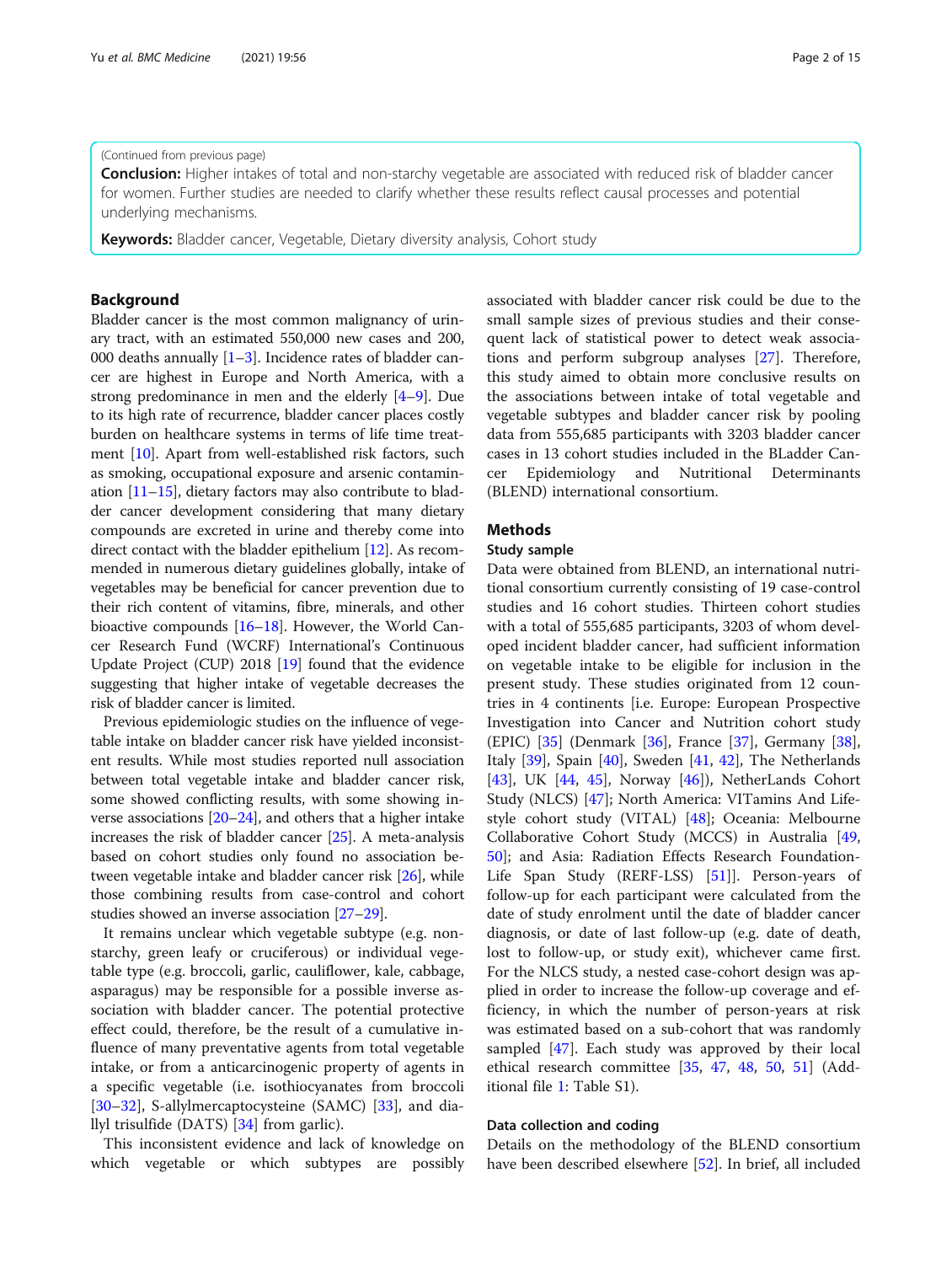studies used self-administered or trained interviewer administered food frequency questionnaire (FFQ) that was validated on either food groups [\[48](#page-13-0), [53](#page-13-0)–[56\]](#page-13-0), and/or energy intake [[53](#page-13-0), [56](#page-13-0), [57](#page-13-0)]. For each study, participants were asked to report on their usual vegetable intake during the year before study enrolment. This data was harmonised and categorised in individual vegetable subtype intake using the hierarchal Eurocode 2 food coding system developed by the European Union [\[58](#page-13-0)], with weekly, monthly or yearly intake converted to grams (g) per day. The classification of the Eurocode 2 Food Coding System defines which food items are covered for what food category so that the potential for misidentification of foods will be limited.

Each study ascertained incident bladder cancer, defined to include all urinary bladder neoplasms according to the International Classification of Diseases for Oncology (ICD-O-3 code C67) using population-based cancer registries, health insurance records, or medical records. Bladder cancer was classified as non-muscle invasive bladder cancer (NMIBC) or muscle invasive bladder cancer (MIBC). NMIBC included non-invasive papillary carcinomas confined to the urothelium (stage Ta), carcinomas that invaded the lamina propria of the bladder wall (stage T1) and high grade flat non-invasive carcinomas confined to the urothelium (carcinoma in situ; CIS). MIBC included carcinomas that invaded into the detrusor muscle (stage T2), carcinomas that invaded into the peri-vesical tissue (stage T3) and carcinomas that invaded adjacent tissues and organs (most often the prostate or uterus, stage T4).

In addition to information on vegetable and other dietary intakes, the BLEND dataset also included data on study characteristics (design, method of dietary assessment, geographical region), participant demographics (age, sex and ethnicity), smoking status and smoking pack-years (i.e. the number of cigarettes smoked per day multiplying the years of smoking), which were measured at baseline.

#### Statistical analyses

To assess the influence of vegetable intake on bladder cancer risk, Cox regression analyses with a stratification approach to adjust for cross-cohort heterogeneity [[59](#page-13-0)] were used to estimate the pooled hazard ratios (HRs) and 95% confidence intervals (CIs). The proportional hazard assumption was examined for each analysis and no evidence of violation was found. Additionally, the appropriateness of the use of the log-normal distribution was tested using a Wald test, and again, no evidence of violation was found. The intake of total vegetable and the main vegetable subgroups [i.e. non-starchy (including 3162 cases/545,951), starchy (including 1514 cases/96, 108 participants), green leafy (including 3162 cases/574, 381 participants) and cruciferous (including 3162/574, 381 participants) (Additional file [1](#page-11-0): Table S2)] were expressed as tertiles: low intake (tertile 1), medium intake (tertile 2) and high intake (tertile 3). Low intake was used as the reference group and associations were assessed applying two models. Model 1 was adjusted for age (years), sex (men and women), smoking and total energy intake [kilocalorie (kcal)/day, continuous]. Model 2 was additionally adjusted for ethnicity (Caucasian or non-Caucasian), alcohol intake [millilitre (ml)/day, continuous], sugar intake [gram (g)/day, continuous], meat intake (g/day, continuous), grain intake (g/day, continuous) and fat intake (g/day, continuous), which have been shown to be potential dietary risk factors for bladder cancer risk [\[60](#page-13-0)]. Smoking was defined as a dummy variable: 0 (never smokers); 1 [current light smokers (i.e. smoking less than 20 pack-years)]; 2 [current heavy smokers (i.e. smoking more than 20 pack-years)]; 3 [current smokers (no information on pack-years)]; 4 [former light smokers (i.e. smokers who ceased smoking over 1 year prior and smoked less than 20 pack-years)]; 5 [former heavy smokers (i.e. smokers who ceased smoking over 1 year prior and smoked more than 20 packyears)]; and 6 [former smokers (smokers who ceased smoking over 1 year prior and no information on packyears)]. Total energy intake was included in the models in addition to the energy adjustment of the residual model [[61\]](#page-13-0). To understand the relevance of effect modification, the main interaction terms between tertiles of vegetable intake and age, sex and smoking status were added to model 1. P-interaction < 0.05 was considered statistically significant where upon all analyses were stratified for the covariate of interest. A supplementary analysis was performed to examine the association of individual vegetables with bladder cancer risk based on the eligible cohorts with sufficient data.

In addition, the HRs and 95% CIs of bladder cancer per 1 standard deviation (SD) increase in total vegetable and vegetable subgroups intake were estimated using the same models. To test for linearity or nonlinearity, we included both linear and quadratic terms (i.e. the absolute intake and intake squared) in the models and then used a likelihood ratio test to assess the difference between the nonlinear and linear models [\[62](#page-13-0)]. Since results showed no evidence of a non-linear association, linear models were applied. P for trend test was conducted by assigning medians to per 1 SD increase in intake as a continuous variable in the models.

The variables of bladder cancer status (i.e. cases or non-cases), follow-up time, age, sex, smoking and total energy intake were complete without missing values. Missing values of variables (e.g. categorical: ethnicity; continuous: alcohol intake, sugar intake, meat intake, vegetable intake, and fat intake; missing proportion were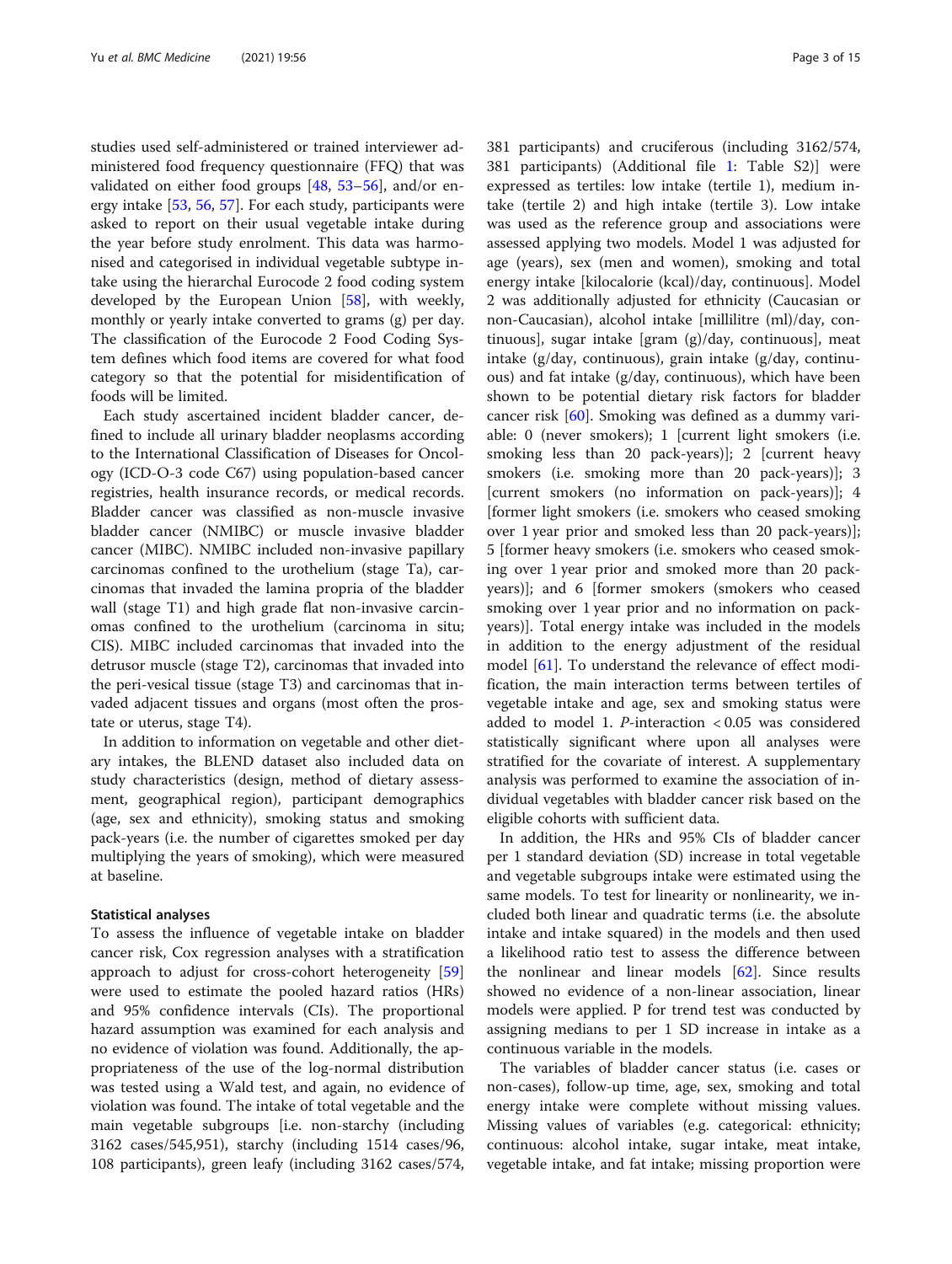all less than 5%) were imputed by multiple imputation method. Since study protocols and characteristics of participants across cohorts might differ, multiple imputation was done separately for each included cohort study. Only participants with complete information on bladder cancer status, age, sex, smoking and total energy intake were included in building of the imputation models. Linear regression models were then fitted for those variables with missing data separately.

Besides assessing of the vegetable quantity, also the variety of vegetables intake was assessed. For this, a diet diversity score (DDS) was used to quantify the variety of vegetable intake [\[52,](#page-13-0) [53](#page-13-0)] and to assess the association of the varied types of vegetable intake on bladder cancer risk. DDS was calculated as the total number of different vegetable types reported according to the Eurocode 2 food coding system (i.e. leafy vegetables, Brassicas, stalk vegetables, shoot vegetables, onion-family vegetables, tubers, root vegetables, fruit vegetables, pod and seed vegetables, edible fungi and seaweeds) consumed at least once per week, without taking into account a minimum intake, and was then divided in 4 groups: 0–2 low diversity, 2–4 median diversity, 4–6 high diversity and 6–8 very high diversity. To analyse the effect of variety in vegetable intake independent from the amount of vegetable intake, we adjusted the total vegetable intake for the DDS assessment.

A sensitivity analysis was performed by removing cases diagnosed within the first 2 years after recruitment to each study. Stratified analyses were performed for total and non-starchy vegetables by both sex and smoking status. In addition, the association between intake of total vegetable and risk of bladder cancer was assessed in each participating cohort separately and combined in a metaanalysis approach using a random-effect model. Finally, multiple testing for individual vegetable intake was performed by using false discovery rate (FDR) method.

All statistical analyses were performed using STATA version 14 SE (Stata Corporation, TX, USA) and R 4.0.2.. A two-tailed  $P$  values  $< 0.05$  was considered statistically significant.

#### Results

Baseline characteristics of the included study samples are presented in Table [1.](#page-4-0) In total, 555,685 study participants contributed 6,276,560 person-years of follow-up over a median of 11 years, with 3203 incident bladder cancer cases (2405 men, 798 women) diagnosed. Of these, 2040 (64%) cases had available diagnosis records of NMIBC (40%) or MIBC (24%). The median age at baseline was 60 years for cases and 53 years for noncases. The majority (98.2%) of participants were Caucasian. Higher intake of total vegetable, non-starchy vegetables, green leafy vegetable and cruciferous vegetable were observed in bladder cancer cases (P value  $< 0.001$ ,  $< 0.001$ ,  $0.476$  and  $< 0.001$  respectively), while only higher intake of starchy vegetables was observed in non-bladder-cancer cases ( $P$  value < 0.001).

#### Associations of vegetable intake with bladder cancer risk Total vegetable intake and bladder cancer risk

For the total vegetable intake, no evidence of association was observed for the overall population and neither for the bladder cancer subtypes (overall:  $HR_{model2:~highest~vs}$ lowest tertile = 0.95, 95% CI = 0.85–1.07,  $P = 0.285$  for trend, HR per 1 SD increment = 0.96, 95% CI = 0.91–1.01; NMIBC:  $HR_{model2}$ ; highest vs lowest tertile = 1.01, 95% CI = 0.84–1.21,  $P = 0.404$  for trend, HR per 1 SD increment = 0.97, 95% CI =  $0.89-1.05$ ; MIBC: HR<sub>model2; highest vs lowest</sub> tertile = 0.99, 95% CI = 0.77-1.27,  $P = 0.582$  for trend, HR per 1 SD increment = 0.97, 95% CI = 0.97–1.07) (Table [2](#page-6-0)). Sex-stratified analysis showed an inverse association between bladder cancer risk and high total vegetable intake among women  $(HR_{model2; highest vs lowest tertile} = 0.79, 95\%)$  $CI = 0.64 - 0.98$ ,  $P = 0.037$  for trend; HR per 1 SD increment =  $0.89$ ,  $95\%$  CI =  $0.81 - 0.99$ ), while no association was observed among men (HRmodel2; highest vs lowest ter- $_{\text{tile}}$  = 1.01, 95% CI = 0.88–1.14, P = 0.905 for trend; HR per 1 SD increment = 0.99, 95% CI = 0.94–1.03). Stratification for smoking only showed a marginally non-significant decreased bladder cancer risk per 1 SD increment of total vegetable intake among current smokers (HR<sub>model2; highest</sub> vs lowest tertile = 0.95, 95% CI = 0.79–1.14,  $P = 0.051$  for trend; HR per 1 SD increment =  $0.90$ ,  $95\%$  CI =  $0.84-$ 1.00). No such decline in risk could be observed among never or former smokers (respectively,  $HR_{model2:~highest~vs}$ lowest tertile = 1.05, 95% CI = 0.82–1.34,  $P = 0.787$  for trend; HR per 1 SD increment = 1.00, 95% CI = 0.90–1.09), and former smokers ( $HR_{model2; \text{ highest vs lowest tertile}} = 0.91, 95\%$  $CI = 0.77 - 1.09$ ,  $P = 0.675$  for trend; HR per 1 SD increment =  $0.99$ ,  $95\%$  CI =  $0.94-1.09$ ).

#### Subgroups of vegetable intake and bladder cancer risk

No evidence of association was found between the intake of non-starchy ( $HR_{model2;~highest~vs~lowest~tertile} = 0.95,~95\%$  $CI = 0.84 - 1.06$ ,  $P = 0.356$  for trend, HR per 1 SD increment = 0.98, 95% CI = 0.91-1.04), starchy ( $HR_{model2; highest}$ vs lowest tertile = 0.95, 95% CI = 0.82-1.09,  $P = 0.209$  for trend, HR per 1 SD increment =  $0.96$ ,  $95\%$  CI =  $0.89-$ 1.02), green leafy ( $HR_{model2}$ ; highest vs lowest tertile = 0.95, 95%  $CI = 0.84 - 1.07$ ,  $P = 0.856$  for trend, HR per 1 SD increment =  $0.99$ ,  $95\%$  CI =  $0.96-1.03$ ) or cruciferous vegetables  $(HR_{\text{model2}};$  highest vs lowest tertile = 0.92, 95% CI = 0.81–1.03,  $P = 0.612$  for trend, HR per 1 SD increment = 0.98, 95%  $CI = 0.93-1.00$ , and the risk of the bladder cancer in the overall population (Tables [3](#page-7-0) and [4\)](#page-8-0). Both bladder cancer subtype and smoking status stratified analyses showed similar results that no association for any of the vegetable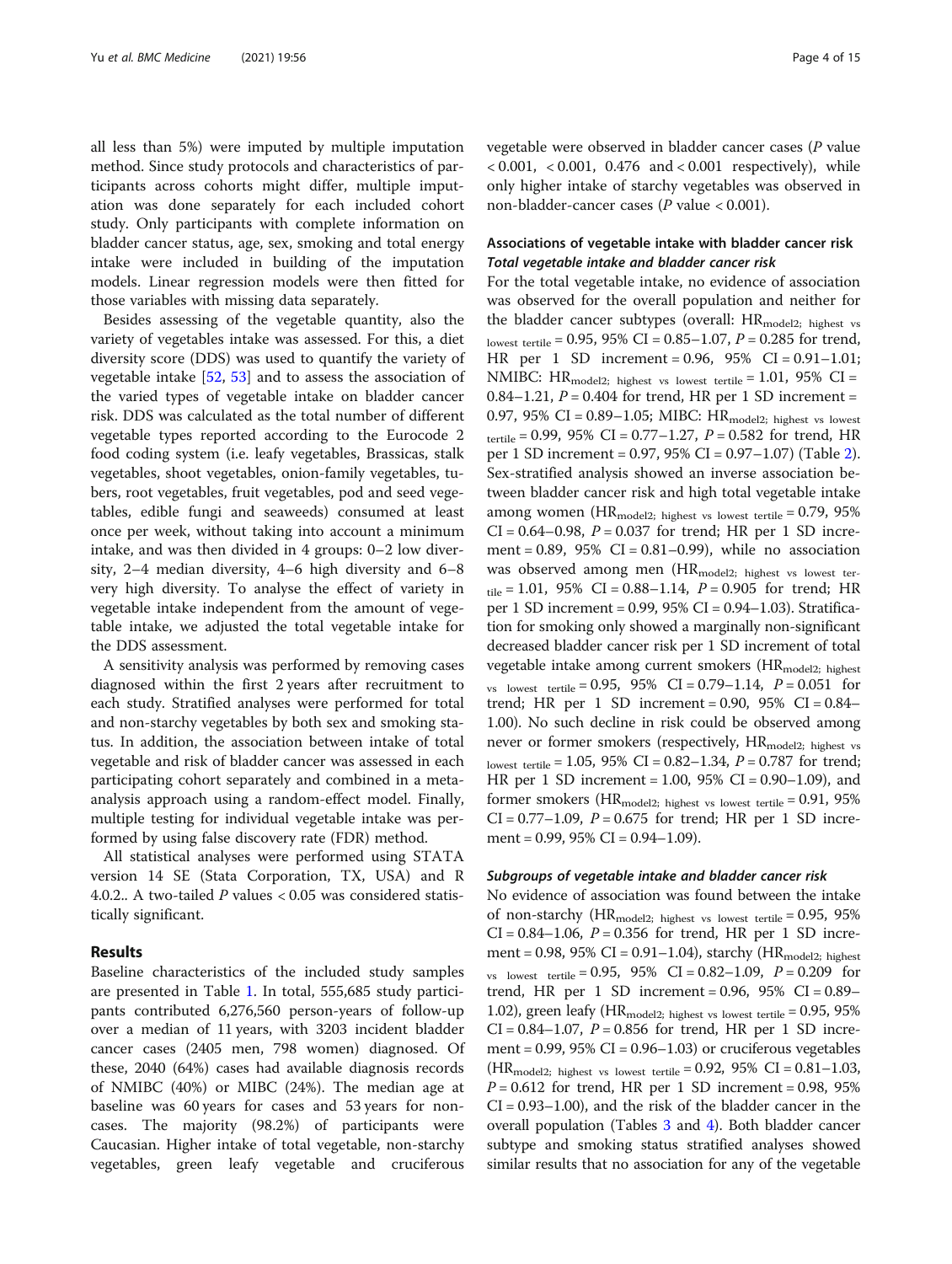### <span id="page-4-0"></span>Table 1 Characteristics of the study population (3203 cases and 552,482 non-cases) and vegetable intake

| <b>Characteristics</b>                   |          |              | Vegetable intake (g/day)     |                         |                  |                     | P value <sup>a</sup> | P-interaction |
|------------------------------------------|----------|--------------|------------------------------|-------------------------|------------------|---------------------|----------------------|---------------|
|                                          |          | <b>Total</b> | Low (0-117)                  | Medium<br>$(117 - 221)$ | High (> 221)     | Mean<br>[g/day(SD)] |                      |               |
| N(%                                      |          | 555,685      | 185,229 (33.33)              | 185,228 (33.33)         | 185,228 (33.33)  | 197.50 (146.00)     | < 0.001              |               |
| Case $(\%)$                              |          | 3203         | 962 (30.03)                  | 916 (28.60)             | 1325 (41.37)     | 207.37 (143.69)     |                      |               |
| NMIBC (%)                                |          | 1267         | 392 (30.94)                  | 390 (30.78)             | 485 (38.28)      | 202.11 (131.77)     |                      |               |
| MIBC (%)                                 |          | 773          | 167 (21.60)                  | 213 (27.55)             | 393 (50.84)      | 238.49 (138.60)     |                      |               |
| Non-case (%)                             |          | 552,482      | 184,267 (33.35)              | 184,312 (33.36)         | 183,903 (33.29)  | 197.44 (146.01)     |                      |               |
| Person-years                             |          | 6,276,560    | 2,014,670                    | 2,054,381               | 2,207,509        | 197.50 (146.00)     | < 0.001              |               |
| Sex                                      |          |              |                              |                         |                  |                     |                      | 0.011         |
| Male (%)                                 | Case     | 2405         | 717 (29.81)                  | 646 (26.86)             | 1042 (43.33)     | 212.72 (148.17)     | < 0.001              |               |
|                                          | Non-case | 178,330      | 78,331 (43.92)               | 56,376 (31.61)          | 43,623 (24.46)   | 175.30 (147.18)     |                      |               |
| Female (%)                               | Case     | 798          | 245 (30.70)                  | 270 (33.83)             | 283 (35.46)      | 191.17 (127.91)     | 0.089                |               |
|                                          | Non-case | 374,152      | 105,936 (28.31)              | 127,936 (34.19)         | 140,280 (37.49)  | 208.19 (144.22)     |                      |               |
| Age [mean (SD)] b                        | Case     | 3203         | 60.01 (8.42)                 | 60.01 (7.39)            | 60.86 (6.86)     | 207.37 (143.69)     | < 0.001              | 0.436         |
|                                          | Non-case | 552,482      | 53.36 (10.40)                | 52.31 (9.90)            | 51.95 (10.35)    | 197.44 (146.01)     |                      |               |
| Smoking                                  |          |              |                              |                         |                  |                     |                      | 0.038         |
| Smoking status                           |          |              |                              |                         |                  |                     |                      |               |
| Current (%)                              | Case     | 1201         | 380 (31.64)                  | 339 (28.23)             | 482 (40.13)      | 201.13 (135.44)     | < 0.001              |               |
|                                          | Non-case | 113,490      | 44,430 (39.15)               | 39,551 (34.85)          | 29,509 (26.00)   | 183.18 (146.82)     |                      |               |
| Former (%)                               | Case     | 1353         | 391 (28.90)                  | 390 (28.82)             | 572 (42.28)      | 213.87 (153.47)     | < 0.001              |               |
|                                          | Non-case | 163,897      | 56,559 (34.51)               | 54,683 (33.36)          | 52,655 (32.13)   | 190.83 (142.55)     |                      |               |
| Never (%)                                | Case     | 649          | 191 (29.43)                  | 187 (28.81)             | 271 (41.76)      | 205.48 (137.14)     | 0.476                |               |
|                                          | Non-case | 275,095      | 83,278 (30.27)               | 90,078 (32.74)          | 101,739 (36.98)  | 207.22 (146.95)     |                      |               |
| Smoking pack-years<br>[mean $(SD)$ ] $c$ |          | 147,303      | 25.01 (19.92)                | 22.44 (17.69)           | 22.38 (19.21)    | 194.75 (145.85)     | < 0.001              |               |
| Ethnicity (%)                            |          | 555,406      | 185,043 (33.32)              | 185,155 (33.34)         | 185,208 (33.35)  | 197.54 (146.00)     |                      |               |
| Caucasian                                |          | 545,114      | 175,717 (32.23)              | 184,388 (33.83)         | 185,009 (33.94)  | 200.22 (145.76)     | < 0.001              |               |
| Non-Caucasian                            |          | 10,292       | 9326 (90.61)                 | 767 (7.45)              | 199 (1.93)       | 49.29 (53.49)       | 0.590                |               |
| Total energy intake<br>[kcal/day (SD)]   |          | 555,685      | 2229.87 (1939.18)            | 2071.28 (670.85)        | 2217.35 (713.94) | 197.50 (146.00)     | < 0.001              |               |
| Dietary diversity score<br>[mean (SD)]   |          | 555,685      | 6.69(2.04)                   | 6.82(2.39)              | 6.71(2.57)       | 197.50 (146.00)     | < 0.001              |               |
| Alcohol intake<br>[g/day (SD)]           |          | 555,685      | 4.28 (10.20)                 | 3.19 (8.34)             | 2.20(6.43)       | 197.50 (146.00)     | < 0.001              |               |
| Sugar intake<br>[g/day(SD)]              |          | 555,685      | 23.20 (39.85)                | 23.55 (46.67)           | 27.55 (64.98)    | 197.50 (146.00)     | < 0.001              |               |
| Meat intake<br>[g/day(SD)]               |          | 555,685      | 70.63 (81.39)                | 76.63 (53.73)           | 85.65 (61.73)    | 197.50 (146.00)     | < 0.001              |               |
| Grain intake<br>[g/day(SD)]              |          | 555,685      | 289.53 (295.21)              | 294.85 (177.10)         | 296.94 (174.82)  | 197.50 (146.00)     | 0.003                |               |
| Fruit intake<br>[g/day(SD)]              |          | 555,685      | 80.38 (85.44)                | 118.59 (102.57)         | 168.48 (131.14)  | 197.50 (146.00)     | 0.268                |               |
| <b>Fat intake</b><br>[g/day(SD)]         |          | 555,685      | 25.45 (26.45)                | 23.64 (16.10)           | 28.37 (20.28)    | 197.50 (146.00)     | < 0.001              |               |
|                                          |          |              | Non-starchy vegetable intake |                         |                  |                     |                      |               |
|                                          |          | Total        | Low $(0-108)$                | Medium (108-211)        | High $(> 211)$   | Mean [g/day (SD)]   |                      |               |
|                                          |          | 549,113      | 183,038 (33.33)              | 183,114 (33.35)         | 182,961 (33.32)  | 194.52 (146.02)     | < 0.001              |               |
| Case $(\%)$                              |          | 3162         | 821 (25.96)                  | 771 (24.38)             | 1570 (49.65)     | 201.44 (141.33)     |                      |               |
| Non-case (%)                             |          | 545,951      | 182,217 (33.38)              | 182,343 (33.40)         | 181,391 (33.22)  | 194.49 (146.04)     |                      |               |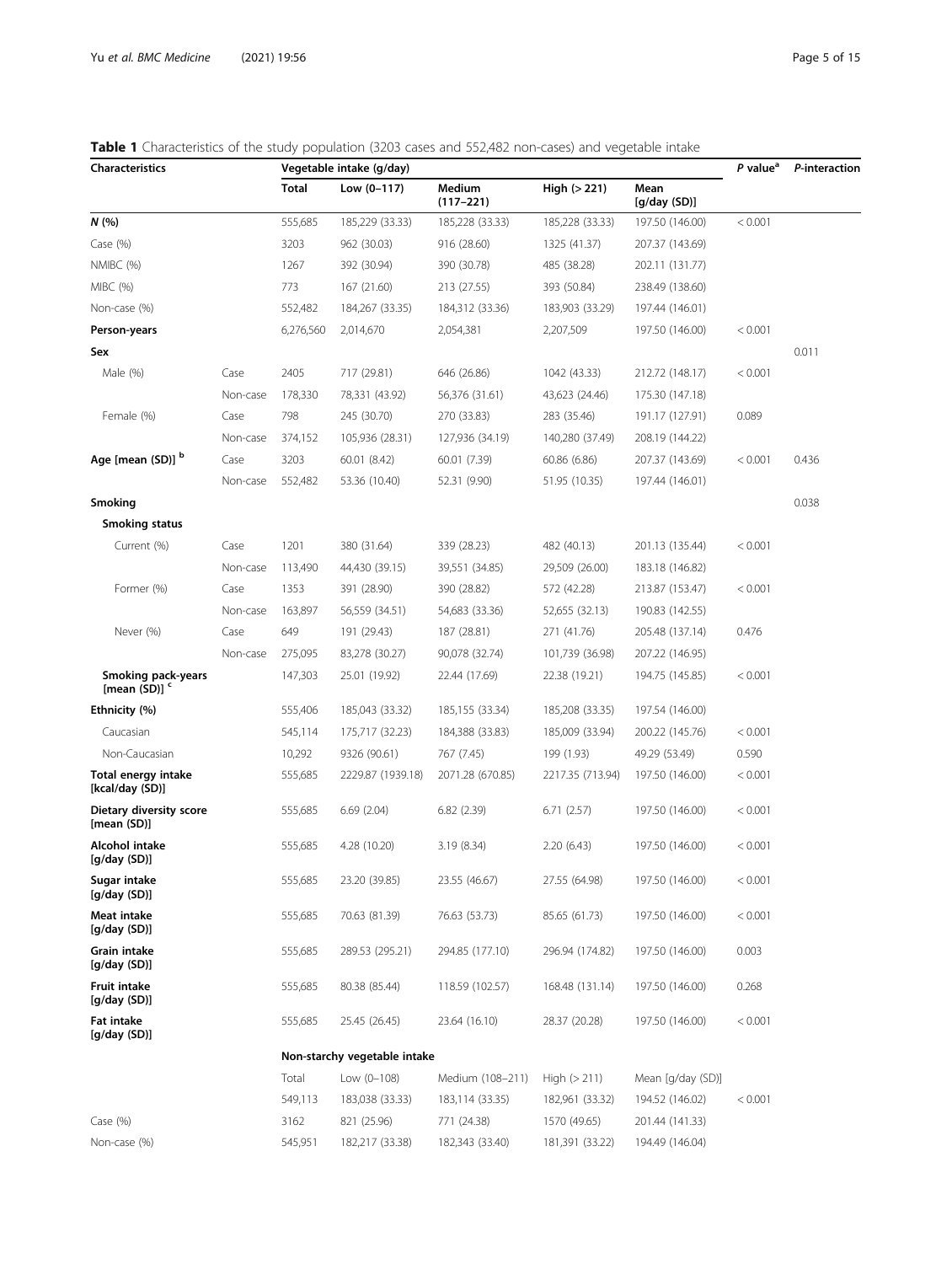| <b>Characteristics</b> |              | Vegetable intake (g/day)     |                                |                |                     | $P$ value <sup>a</sup> | P-interaction |
|------------------------|--------------|------------------------------|--------------------------------|----------------|---------------------|------------------------|---------------|
|                        | <b>Total</b> | Low (0-117)                  | <b>Medium</b><br>$(117 - 221)$ | High $(>221)$  | Mean<br>[g/day(SD)] |                        |               |
|                        |              | Starchy vegetable intake     |                                |                |                     |                        |               |
|                        | Total        | Low $(0-7)$                  | Medium (7-18)                  | High $(>18)$   | Mean [g/day (SD)]   |                        |               |
|                        | 97,622       | 32.698 (33.33)               | 32.698 (33.49)                 | 32,383 (33.17) | 17.69 (20.15)       | < 0.001                |               |
| Case (%)               | 1514         | 692 (45.71)                  | 491 (32.43)                    | 331 (21.86)    | 12.74 (12.74)       |                        |               |
| Non-case (%)           | 96.108       | 31.849 (33.14)               | 32.207 (33.51)                 | 32.052 (33.35) | 17.77 (20.20)       |                        |               |
|                        |              | Green leafy vegetable intake |                                |                |                     |                        |               |

Total Low (0–5) Medium (5–23) High (> 23) Mean [g/day (SD)] 549,113 183,039 (33.33) 183,037 (33.33) 183,037 (33.33) 23.85 (35.29) 0.476

Total Low (0-7) Medium (7-18) High (> 18) Mean [g/day (SD)] 549,113 183,045 (33.33) 183,031 (33.33) 183,037 (33.33) 26.69 (36.28) < 0.001

Table 1 Characteris

<sup>a</sup>Calculated by chi-square (χ<sup>2</sup>) test for categorical variables and t test for continuous variables between bladder cancer cases and non-cases<br><sup>b</sup>Age at the time of recruitment b Age at the time of recruitment

Pack-years was defined as the number of cigarettes smoked per day multiplying the years of smoking

Cruciferous vegetable intake

Case (%) 3162 871 (27.55) 1045 (33.05) 1246 (39.41) 24.26 (36.29) Non-case (%) 545,951 182,168 (33.37) 181,992 (33.33) 181,791 (33.30) 23.85 (35.28)

Case (%) 3162 939 (29.70) 1071 (33.87) 1152 (36.43) 33.95 (42.46) Non-case (%) 545,951 182,106 (33.36) 181,960 (33.33) 181,885 (33.32) 26.65 (36.24)

Abbreviations: SD, standard deviation; TNM, tumour, nodes and metastasis classification; q, gram; ml, millilitre; kcal, kilocalorie; MIBC, muscle invasive bladder cancer; NMIBC, non-muscle invasive bladder cancer; DDS, dietary diversity score

P value < 0.05 was considered statistically significant

P-interaction < 0.05 was considered statistically significant

subtype intake and bladder cancer risk could be observed. Among women, however, an inverse association with bladder cancer risk was observed for the intake of nonstarchy vegetables  $(HR_{model2; highest vs lowest tertile} = 0.78,$ 95% CI = 0.63–0.97, P = 0.034 for trend; HR per 1 SD increment =  $0.88$ ,  $95\%$  CI =  $0.79-0.98$ ). No other vegetable subtype intake showed a significant association with bladder cancer risk neither in women nor in men.

#### Individual vegetable type intake and bladder cancer risk

A significant decreased bladder cancer risk was observed for high intake of curly kale (HR<sub>model2; highest vs lowest ter-</sub>  $_{\text{tile}}$  = 0.80, 95% CI = 0.68–0.95; HR<sub>model2; medium vs lowest</sub> tertile = 0.86, 95% CI = 0.73–1.00,  $P = 0.072$  for trend; HR per 1 SD increment =  $0.94$ ,  $95\%$  CI =  $0.87-1.01$ ). However, this association disappeared after correction for multiple testing. No other individual vegetable type showed a significant association with bladder cancer risk (Additional file [1](#page-11-0): Table S3).

#### Vegetable diversity intake and bladder cancer risk

The HRs and 95% CIs for different levels for the DDS and bladder cancer risk are presented in Table [5.](#page-9-0) There was no evidence of significant associations for DDS with bladder cancer risk (consuming 6–8 individual types versus 0–2 individual types:  $HR_{model2} = 0.95, 95\% \text{ CI} = 0.62$ – 1.44,  $P = 0.340$  for trend).

#### Sensitivity analysis

Similar results for the intake of total vegetable with subgroups and bladder cancer risk was obtained from the sensitivity analysis when excluding bladder cancers diagnosed within the first 2 years after study entry (Additional file [1](#page-11-0): Table S4). Stratified analyses by both sex and smoking status showed a similar inverse association between total and non-starchy vegetables and bladder cancer among never-smoking women (HR<sub>model2; highest vs</sub> lowest tertile =  $0.59$ ,  $95\%$  CI =  $0.39-0.90$ , P-trend =  $0.013$ ;  $HR_{model2;~highest~vs~lowest~tertile} = 0.65,~95\%~CI = 0.40-0.97,$ P-trend = 0.079, respectively) (Additional file [1](#page-11-0): Table S5). In addition, the meta-analysis presented similar inverse association between total vegetable intake and bladder cancer for women (HRmodel2; highest vs lowest ter- $_{\text{tile}}$  = 0.66, 95% CI = 0.49–0.83), while no association for overall population and men; in addition, only the EPIC study showed a reduced risk of bladder cancer in overall population (HR<sub>model2; highest vs lowest tertile</sub> = 0.69, 95% CI = 0.61–0.79) and women ( $HR_{model2}$ ; highest vs lowest tertile = 0.56, 95% CI = 0.45–0.71) (Additional file [1:](#page-11-0) Table S6 and Fig. S1).

#### Discussion

In this large multi-centre prospective cohort study, we found an inverse association between intake of total and non-starchy vegetables and bladder cancer risk among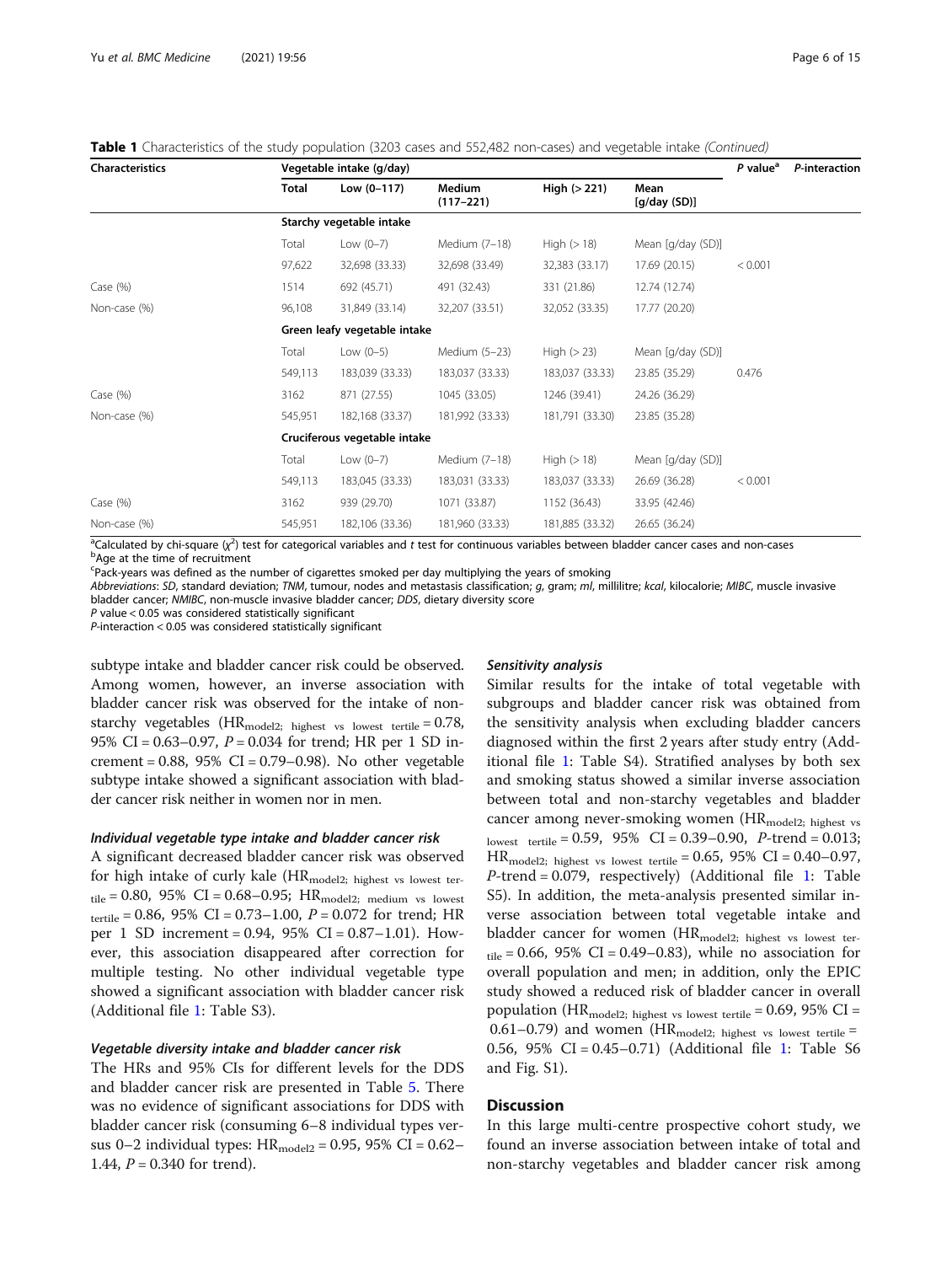<span id="page-6-0"></span>

| Table 2 Adjusted hazard ratios and 95% confidence intervals of bladder cancer according to intake of vegetable stratified by |  |  |  |  |  |
|------------------------------------------------------------------------------------------------------------------------------|--|--|--|--|--|
| subtype, sex and smoking status                                                                                              |  |  |  |  |  |

| Study                 | Model                   | Vegetable intake (g/day) |                     |                     | HR per 1 SD          | P-    |
|-----------------------|-------------------------|--------------------------|---------------------|---------------------|----------------------|-------|
| subgroup              | adjustments             | Low $(0-117)$            | Medium (117-221)    | High $(>221)$       | increase<br>(95% CI) | trend |
| Overall               | No. Cases               | 962                      | 916                 | 1325                |                      |       |
|                       | Model 1 <sup>d</sup>    | Ref.                     | $1.02(0.91 - 1.13)$ | $0.96(0.86 - 1.07)$ | $0.97(0.91 - 1.02)$  | 0.417 |
|                       | Model 2 <sup>d, e</sup> | Ref.                     | $1.01(0.90 - 1.11)$ | $0.95(0.85 - 1.07)$ | $0.96(0.91 - 1.01)$  | 0.285 |
| <b>NMIBC</b>          | No. Cases               | 392                      | 390                 | 485                 |                      |       |
|                       | Model 1 <sup>d</sup>    | Ref.                     | $1.10(0.94 - 1.28)$ | $1.02(0.85 - 1.22)$ | $0.98(0.90 - 1.06)$  | 0.586 |
|                       | Model 2 <sup>d, e</sup> | Ref.                     | $1.10(0.94 - 1.28)$ | $1.01(0.84 - 1.21)$ | $0.97(0.89 - 1.05)$  | 0.404 |
| <b>MIBC</b>           | No. Cases               | 167                      | 213                 | 393                 |                      |       |
|                       | Model 1 <sup>d</sup>    | Ref.                     | $1.12(0.89 - 1.41)$ | $1.00(0.78 - 1.28)$ | $0.98(0.89 - 1.08)$  | 0.682 |
|                       | Model 2 <sup>d, e</sup> | Ref.                     | $1.12(0.89 - 1.41)$ | $0.99(0.77 - 1.27)$ | $0.97(0.88 - 1.07)$  | 0.582 |
| Male                  | No. Cases               | 717                      | 646                 | 1042                |                      |       |
|                       | Model 1 <sup>d</sup>    | Ref.                     | $1.03(0.91 - 1.15)$ | $1.02(0.89 - 1.16)$ | $1.00(0.95 - 1.04)$  | 0.826 |
|                       | Model 2 <sup>d, e</sup> | Ref.                     | $1.02(0.89 - 1.14)$ | $1.01(0.88 - 1.14)$ | $0.99(0.94 - 1.03)$  | 0.905 |
| Female                | No. Cases               | 245                      | 270                 | 283                 |                      |       |
|                       | Model 1 <sup>d</sup>    | Ref.                     | $0.89(0.74 - 1.06)$ | $0.79(0.64 - 0.98)$ | $0.89(0.81 - 0.99)$  | 0.034 |
|                       | Model 2 <sup>d, e</sup> | Ref.                     | $0.89(0.74 - 1.07)$ | $0.79(0.64 - 0.98)$ | $0.89(0.81 - 0.99)$  | 0.037 |
| Never smoker          | No. Cases               | 191                      | 187                 | 271                 |                      |       |
|                       | Model 1 <sup>d</sup>    | Ref.                     | $1.04(0.85 - 1.28)$ | $1.06(0.84 - 1.35)$ | $1.01(0.91 - 1.10)$  | 0.712 |
|                       | Model 2 <sup>d, e</sup> | Ref.                     | $1.03(0.83 - 1.26)$ | $1.05(0.82 - 1.34)$ | $1.00(0.90 - 1.09)$  | 0.787 |
| <b>Current smoker</b> | No. Cases               | 380                      | 339                 | 482                 |                      |       |
|                       | Model 1 <sup>d</sup>    | Ref.                     | $1.00(0.87 - 1.14)$ | $0.96(0.80 - 1.15)$ | $0.91(0.83 - 1.01)$  | 0.073 |
|                       | Model 2 <sup>d, e</sup> | Ref.                     | $0.99(0.85 - 1.16)$ | $0.95(0.79 - 1.14)$ | $0.90(0.84 - 1.00)$  | 0.051 |
| Former smoker         | No. Cases               | 410                      | 402                 | 554                 |                      |       |
|                       | Model 1 <sup>d</sup>    | Ref.                     | $1.00(0.86 - 1.16)$ | $0.92(0.78 - 1.10)$ | $0.98(0.95 - 1.07)$  | 0.610 |
|                       | Model 2 <sup>d, e</sup> | Ref.                     | $0.99(0.85 - 1.15)$ | $0.91(0.77 - 1.09)$ | $0.99(0.94 - 1.09)$  | 0.675 |

<sup>d</sup>Model 1: Adjusted for age (years, continuous), sex (male or female, if applicable), smoking (if applicable, smoking was defined as 0 (never smokers); 1 [current light smokers (i.e. smoking less than 20 pack-years)]; 2 [current heavy smokers (i.e. smoking more than 20 pack-years)]; 3 [current smokers (no information on pack-years)]; 4 [former light smokers (i.e. smokers who ceased smoking over 1 year prior and smoked less than 20 pack-years)]; 5 [former heavy smokers (i.e. smokers who ceased smoking over 1 year prior and smoked more than 20 pack-years)]; 6 [former smokers (smokers who ceased smoking over 1 year prior and no information on pack-years)]) and total energy intake (kcal/day, continuous)

d, eModel 2: Additionally, ethnicity (Caucasian or non-Caucasian, if applicable), alcohol intake (ml/day, continuous), fat intake (g/day, continuous), meat intake (g/ day, continuous), sugar intake (g/day, continuous) and grain intake (g/day, continuous)

Abbreviations: NMIBC, non-muscle invasive bladder cancer; MIBC, muscle invasive bladder cancer; SD, standard deviation; kcal, kilocalorie; g, gram

Reference group was lowest intake (tertile 1)

P-trend < 0.05 was considered statistically significant

women. This association, however, was not observed among men or for the overall population.

The observed null associations in the overall population and in men are in line with two previously conducted meta-analyses, including cohort studies only [[26](#page-12-0), [29\]](#page-12-0), also showing no or little evidence of an inverse association of higher vegetable intake on bladder cancer risk. However, two other meta-analyses, including both casecontrol studies and cohort studies, showed an inverse association of vegetable intake and bladder cancer risk [[27](#page-12-0), [28\]](#page-12-0). A possible explanation for this observed discrepancy in results might be the inclusion of different study designs. Results obtained from long-term cohort studies,

who prospectively obtained data, are suggested of substantially superior quality to those obtained from casecontrol studies. Another explanation could be that "total vegetable intake" may vary in its constituents (i.e. different individual vegetable types included) across different studies. However, our DDS analyses showed no association between the vegetable diversity and bladder cancer risk.

In the present study, a reduced risk of bladder cancer was found among women consuming high levels of "total vegetable" and non-starchy vegetables. Similar results were shown by other large prospective cohort studies, including EPIC, which also showed an inverse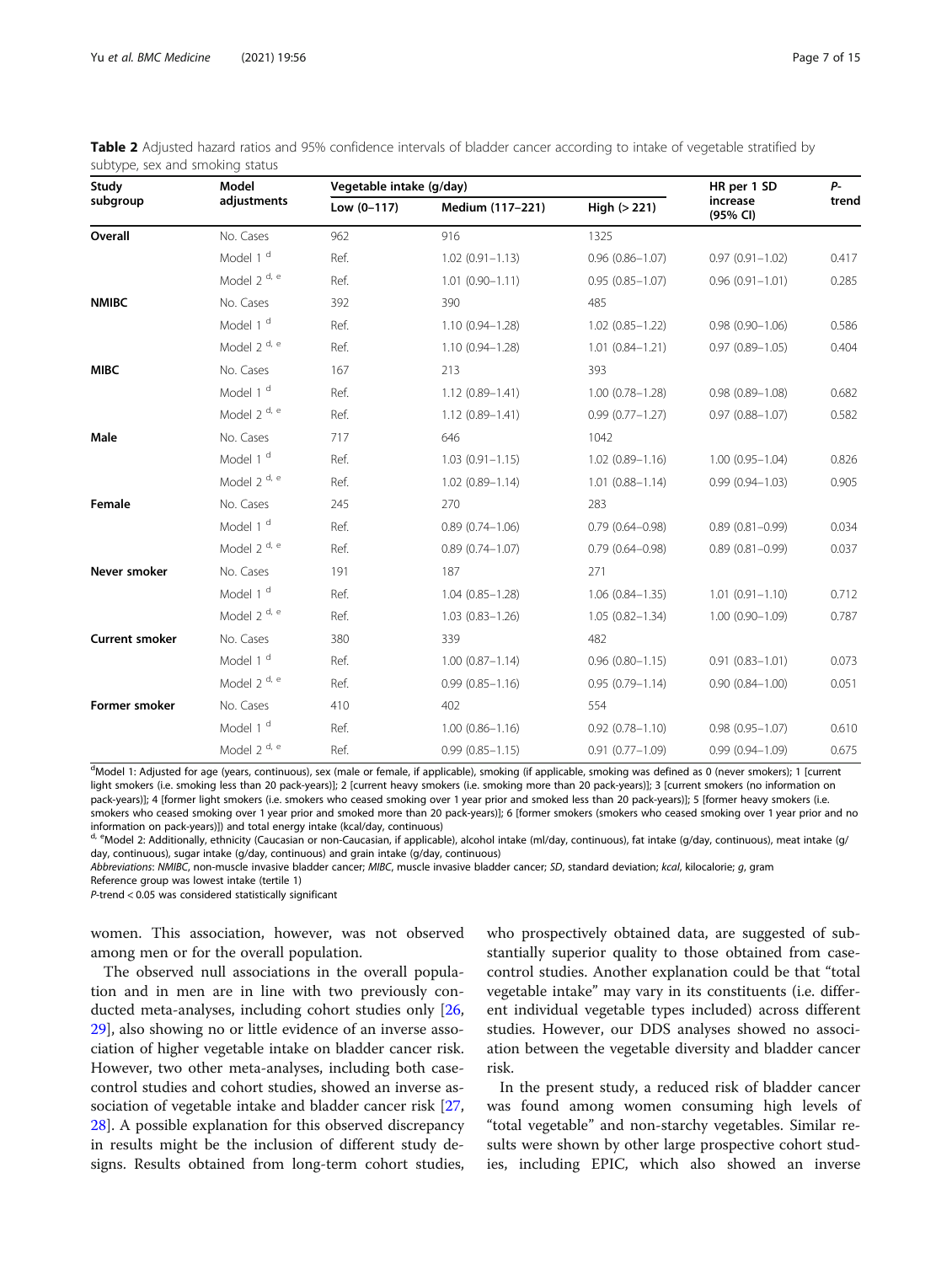| j                                                             |  |
|---------------------------------------------------------------|--|
| ֦                                                             |  |
| í<br>i<br>i                                                   |  |
| $\ddot{\cdot}$                                                |  |
| j                                                             |  |
| ¢<br>ׇ֚֬֕֓֕֬֓֕֬֓֬֓֓֬֓֬֓֬֓֬֓֬֓֬֓֬֓֬֝֓֬֝֬֓֬֓֬֓֓֬֝֓֬<br>i<br>١   |  |
| $\frac{1}{2}$<br>$\frac{1}{2}$                                |  |
| ׇ֬֕֡<br>Ì                                                     |  |
|                                                               |  |
| Ì<br>ï                                                        |  |
| i<br>i                                                        |  |
| $\mathbf{I}$                                                  |  |
| Ò                                                             |  |
|                                                               |  |
|                                                               |  |
| ¢<br>1<br>J                                                   |  |
| ť<br>j<br>į                                                   |  |
|                                                               |  |
| í                                                             |  |
| í<br>ļ                                                        |  |
| ī<br>֬֕֕<br>֘֒                                                |  |
| Ï<br>ţ                                                        |  |
| J<br>ţ<br>ï<br>۱                                              |  |
| Ó                                                             |  |
| i<br>j<br>۱<br>ׇׇ֠֕֡                                          |  |
| ļ<br>i<br>Ï                                                   |  |
| l                                                             |  |
| Ó<br>Ì<br>i<br>.<br>]                                         |  |
| ī<br>i<br>ī<br>i                                              |  |
|                                                               |  |
| ĺ                                                             |  |
|                                                               |  |
| ì                                                             |  |
|                                                               |  |
| ì                                                             |  |
|                                                               |  |
| ļ<br>d                                                        |  |
| ī                                                             |  |
| İ                                                             |  |
| Ò<br>Ì                                                        |  |
| ś<br>í                                                        |  |
|                                                               |  |
|                                                               |  |
| Š<br>Ï                                                        |  |
| Ò                                                             |  |
| i<br>T<br>$\overline{\phantom{a}}$                            |  |
|                                                               |  |
| ì<br>֖֖֖֖֖֪֪֪֚֚֚֚֚֚֚֚֚֚֚֚֬֝֝֓֬֝֓֬֝֓֬֝֓֬֝֬֝֓֬֝֓<br>į<br>۱<br>ī |  |
| í<br>ï<br>١                                                   |  |
| ţ                                                             |  |
| ī<br>i<br>ł<br>i                                              |  |
| ŧ<br>ı                                                        |  |
| ī                                                             |  |
|                                                               |  |
|                                                               |  |
| ׇ֚֓֡<br>ē                                                     |  |
| E<br>7                                                        |  |
| ļ                                                             |  |

<span id="page-7-0"></span>

| Subgroup                                                                         | Model                                |                  | Non-starchy vegetable intake (g/day)                                                                                                                                                                                                                                                                                                                                                                                                      |                        | ີວ<br>increase (95%<br>HR per 1 SD | P-trend |                   | Starchy vegetable intake (g/day) |                          | ອ<br>increase (95%<br>HR per 1 SD                                                                                                                      | P-trend |
|----------------------------------------------------------------------------------|--------------------------------------|------------------|-------------------------------------------------------------------------------------------------------------------------------------------------------------------------------------------------------------------------------------------------------------------------------------------------------------------------------------------------------------------------------------------------------------------------------------------|------------------------|------------------------------------|---------|-------------------|----------------------------------|--------------------------|--------------------------------------------------------------------------------------------------------------------------------------------------------|---------|
|                                                                                  |                                      | $Low (0-108)$    | Medium (108-211)                                                                                                                                                                                                                                                                                                                                                                                                                          | High (> 211)           |                                    |         | Low $(0-7)$       | Medium (7-18)                    | $\frac{8}{2}$<br><) dpiH |                                                                                                                                                        |         |
| Overall                                                                          | No. Cases                            | $\approx$        | 771                                                                                                                                                                                                                                                                                                                                                                                                                                       | 1570                   |                                    |         | 692               | ģ,                               | $\overline{33}$          |                                                                                                                                                        |         |
|                                                                                  | Model 1 <sup>d</sup>                 | Ref.             | $1.00(0.91 - 1.0)$                                                                                                                                                                                                                                                                                                                                                                                                                        | $0.96(0.85 - 1.08)$    | $0.99$ $(0.95 - 1.06)$             | 0.476   | Ref.              | $0.94(0.83 - 1.05)$              | $0.94(0.81 - 1.08)$      | 0.95 (0.89-1.02)                                                                                                                                       | 0.153   |
|                                                                                  | $\mathbb U$<br>Model 2 <sup>d,</sup> | Ref.             | 0.99 (0.89-1.08)                                                                                                                                                                                                                                                                                                                                                                                                                          | 0.95 (0.84-1.06)       | $(10.1 - 1.09)$ 8                  | 0.356   | Ref.              | $0.94(0.84 - 1.06)$              | $0.95(0.82 - 1.09)$      | $0.96(0.89 - 1.02)$                                                                                                                                    | 0.209   |
| NMIRC                                                                            | No. Cases                            | 407              | 391                                                                                                                                                                                                                                                                                                                                                                                                                                       | 469                    |                                    |         | 357               | 235                              | 194                      |                                                                                                                                                        |         |
|                                                                                  | Model 1 <sup>d</sup>                 | Ref.             | 1.05 (0.93-1.20)                                                                                                                                                                                                                                                                                                                                                                                                                          | $0.97$ $(0.80 - 1.17)$ | $0.99$ $(0.91 - 1.07)$             | 0.722   | Ref.              | 0.83 (0.70-0.98)                 | $0.94(0.77 - 1.13)$      | $0.93$ $(0.85 - 1.01)$                                                                                                                                 | 0.107   |
|                                                                                  | $\mathbb O$<br>Model 2 <sup>d,</sup> | Ref.             | 1.05 (0.92-1.20)                                                                                                                                                                                                                                                                                                                                                                                                                          | $0.96(0.79 - 1.16)$    | $0.97(0.89 - 1.06)$                | 0.404   | Ref.              | $(0.71 - 0.99)$<br>0.83          | $0.95(0.78 - 1.15)$      | $0.93$ $(0.85 - 1.02)$                                                                                                                                 | 0.131   |
| <b>MIBC</b>                                                                      | No. Cases                            | 175              | 223                                                                                                                                                                                                                                                                                                                                                                                                                                       | 375                    |                                    |         | 290               | 226                              | 124                      |                                                                                                                                                        |         |
|                                                                                  | Model 1 <sup>d</sup>                 | Ref.             | $1.03(0.80 - 1.31)$                                                                                                                                                                                                                                                                                                                                                                                                                       | 0.99 (0.84-1.16)       | 0.98 (0.89-1.09)                   | 0.713   | Ref.              | 1.05 (0.88-1.25)                 | $0.88$ $(0.70 - 1.11)$   | $0.97$ $(0.87 - 1.08)$                                                                                                                                 | 0.561   |
|                                                                                  | $\mathbb O$<br>Model 2 <sup>d,</sup> | Ref.             | $1.02(0.80 - 1.31)$                                                                                                                                                                                                                                                                                                                                                                                                                       | 0.99 (0.84-1.16)       | $(0.88 - 1.08)$<br>0.97            | 0.604   | Ref.              | 1.05 (0.88-1.25)                 | $0.89(0.70 - 1.12)$      | 0.98 (0.88-1.08)                                                                                                                                       | 0.639   |
| Male                                                                             | No. Cases                            | 608              | 554                                                                                                                                                                                                                                                                                                                                                                                                                                       | 1212                   |                                    |         | 571               | 406                              | 245                      |                                                                                                                                                        |         |
|                                                                                  | Model 1 <sup>d</sup>                 | Ref.             | $1.02(0.90 - 1.14)$                                                                                                                                                                                                                                                                                                                                                                                                                       | $1.02(0.91 - 1.18)$    | $1.00(0.94 - 1.06)$                | 0.764   | Ref.              | $0.96(0.84 - 1.09)$              | 0.93 (0.79-1.09)         | $0.96(0.89 - 1.04)$                                                                                                                                    | 0.307   |
|                                                                                  | $\mathbb O$<br>Model 2 <sup>d,</sup> | Ref.             | $1.02(0.91 - 1.15)$                                                                                                                                                                                                                                                                                                                                                                                                                       | 1.01 (0.89-1.16)       | $0.99(0.93 - 1.05)$                | 0.979   | Ref.              | $0.96$ $(0.84 - 1.09)$           | $(0.80 - 1.11)$<br>0.94  | $(0.89 - 1.04)$<br>0.97                                                                                                                                | 0.392   |
| Female                                                                           | No. Cases                            | 213              | 217                                                                                                                                                                                                                                                                                                                                                                                                                                       | 358                    |                                    |         | $\overline{\geq}$ | 85                               | 86                       |                                                                                                                                                        |         |
|                                                                                  | Model 1 <sup>d</sup>                 | Ref.             | 0.91 (0.75-1.07)                                                                                                                                                                                                                                                                                                                                                                                                                          | 0.77 (0.62-0.97)       | 0.88 (0.80-0.99)                   | 0.039   | Ref.              | $0.85(0.64 - 1.12)$              | $0.95(0.70 - 1.30)$      | $0.93$ $(0.80 - 1.07)$                                                                                                                                 | 0.288   |
|                                                                                  | $\mathbb U$<br>Model 2 <sup>d,</sup> | Ref.             | 0.90 (0.75-1.08)                                                                                                                                                                                                                                                                                                                                                                                                                          | $0.78(0.63 - 0.97)$    | 0.88 (0.79-0.98)                   | 0.034   | Ref.              | $0.85(0.64 - 1.12)$              | $(0.71 - 1.31)$<br>0.96  | $(0.81 - 1.07)$<br>0.93                                                                                                                                | 0.310   |
| Never smoker                                                                     | No. Cases                            | 152              | 163                                                                                                                                                                                                                                                                                                                                                                                                                                       | 327                    |                                    |         | 112               | $\overline{5}$                   | $\overline{6}$           |                                                                                                                                                        |         |
|                                                                                  | Model 1 <sup>d</sup>                 | Ref.             | $1.06$ $(0.88 - 1.34)$                                                                                                                                                                                                                                                                                                                                                                                                                    | $1.07(0.88 - 1.40)$    | $1.01 (0.92 - 1.11)$               | 0.619   | Ref.              | $0.87(0.66 - 1.15)$              | $0.86$ $(0.64 - 1.17)$   | $0.93$ $(0.82 - 1.07)$                                                                                                                                 | 0.310   |
|                                                                                  | $\mathbb O$<br>Model 2 <sup>d,</sup> | Ref.             | 1.05 (0.88-1.35)                                                                                                                                                                                                                                                                                                                                                                                                                          | $1.05(0.87 - 1.38)$    | $1.00 (0.91 - 1.0)$                | 0.785   | Ref.              | $(0.66 - 1.16)$<br>0.87          | $0.86$ $(0.64 - 1.17)$   | $0.90(0.79 - 1.03)$                                                                                                                                    | 0.116   |
| Current smoker                                                                   | No. Cases                            | $\overline{371}$ | 309                                                                                                                                                                                                                                                                                                                                                                                                                                       | 494                    |                                    |         | 270               | 149                              | 67                       |                                                                                                                                                        |         |
|                                                                                  | Model 1 <sup>d</sup>                 | Ref.             | ∞<br>$1.01 (0.87 - 1.1)$                                                                                                                                                                                                                                                                                                                                                                                                                  | $0.97$ $(0.80 - 1.16)$ | $0.91(0.85 - 1.02)$                | 0.072   | Ref.              | $0.93(0.76 - 1.14)$              | $0.98$ $(0.74 - 1.29)$   | $0.97(0.84 - 1.12)$                                                                                                                                    | 0.691   |
|                                                                                  | $\mathbb U$<br>Model 2 <sup>d,</sup> | Ref.             | 1.00 (0.86-1.17)                                                                                                                                                                                                                                                                                                                                                                                                                          | $0.95(0.79 - 1.14)$    | $0.90(0.84 - 1.00)$                | 0.058   | Ref.              | 0.93 (0.76-1.14)                 | $0.98(0.74 - 1.30)$      | 0.92 (0.79-1.07)                                                                                                                                       | 0.299   |
| Former smoker                                                                    | No. Cases                            | 298              | 299                                                                                                                                                                                                                                                                                                                                                                                                                                       | 749                    |                                    |         | 310               | 251                              | 173                      |                                                                                                                                                        |         |
|                                                                                  | Model 1 <sup>d</sup>                 | Ref.             | 0.94 (079-1.08)                                                                                                                                                                                                                                                                                                                                                                                                                           | 0.91 (0.76-1.08)       | 0.99 (0.95-1.09)                   | 0.604   | Ref.              | $0.95(0.81 - 1.13)$              | $0.94(0.77 - 1.15)$      | $0.95(0.87 - 1.04)$                                                                                                                                    | 0.291   |
|                                                                                  | $\mathbb U$<br>Model 2 <sup>d,</sup> | Ref.             | 0.93 (0.78-1.09)                                                                                                                                                                                                                                                                                                                                                                                                                          | $0.90(0.75 - 1.05)$    | $1.00(0.94 - 1.11)$                | 0.678   | Ref.              | $0.96(0.81 - 1.13)$              | $0.95(0.78 - 1.16)$      | $0.96(0.87 - 1.05)$                                                                                                                                    | 0.357   |
| <sup>d</sup> Model 1: Adjusted for age (years, continuous), sex (male or female, |                                      |                  | current heavy smokers (i.e. smoking more than 20 pack-years)]; 3 [current smokers (no information on pack-years)]; 4 [former light smokers (i.e. smokers who ceased smoking over 1 year prior and smoked less than 20<br>ack-years)]; 5 [former heavy smokers (i.e. smokers who ceased smoking over 1 year prior and smoked more than 20 pack-years)]; 6 [former smokers (smokers who ceased smoking over 1 year prior and no information |                        |                                    |         |                   |                                  |                          | If applicable), smoking (If applicable, smoking was defined as: 0 (never smokers); 1 [current light smokers (i.e. smoking less than 20 pack-years)]; 2 |         |

on pack-years))) and total energy intake (kcal/day, continuous)<br><sup>d. e</sup>Model 2: Additionally, ethnicity (Caucasian or non-Caucasian, if applicable), alcohol intake (ml/day, continuous), fat intake (g/day, continuous), meat d, eModel 2: Additionally, ethnicity (Caucasian or non-Caucasian, if applicable), alcohol intake (ml/day, continuous), fat intake (g/day, continuous), meat intake (g/day, continuous), sugar intake (g/day, continuous) and י<br>ת  $\overline{\phantom{a}}$ .<br>ת on pack-years)]) and total energy intake (kcal/day, continuous)

grain intake (g/day, continuous)<br>Abbreviations: SD, standard deviation; *ml*, milllitre; *kcal,* kilocalorie; *g*, gram<br>Reference group was lowest intake (tertile 1)<br>P-trend <0.05 was considered statistically significant grain intake (g/day, continuous)

Abbreviations: SD, standard deviation; ml, millilitre; kcal, kilocalorie; g, gram

Reference group was lowest intake (tertile 1) P-trend < 0.05 was considered statistically significant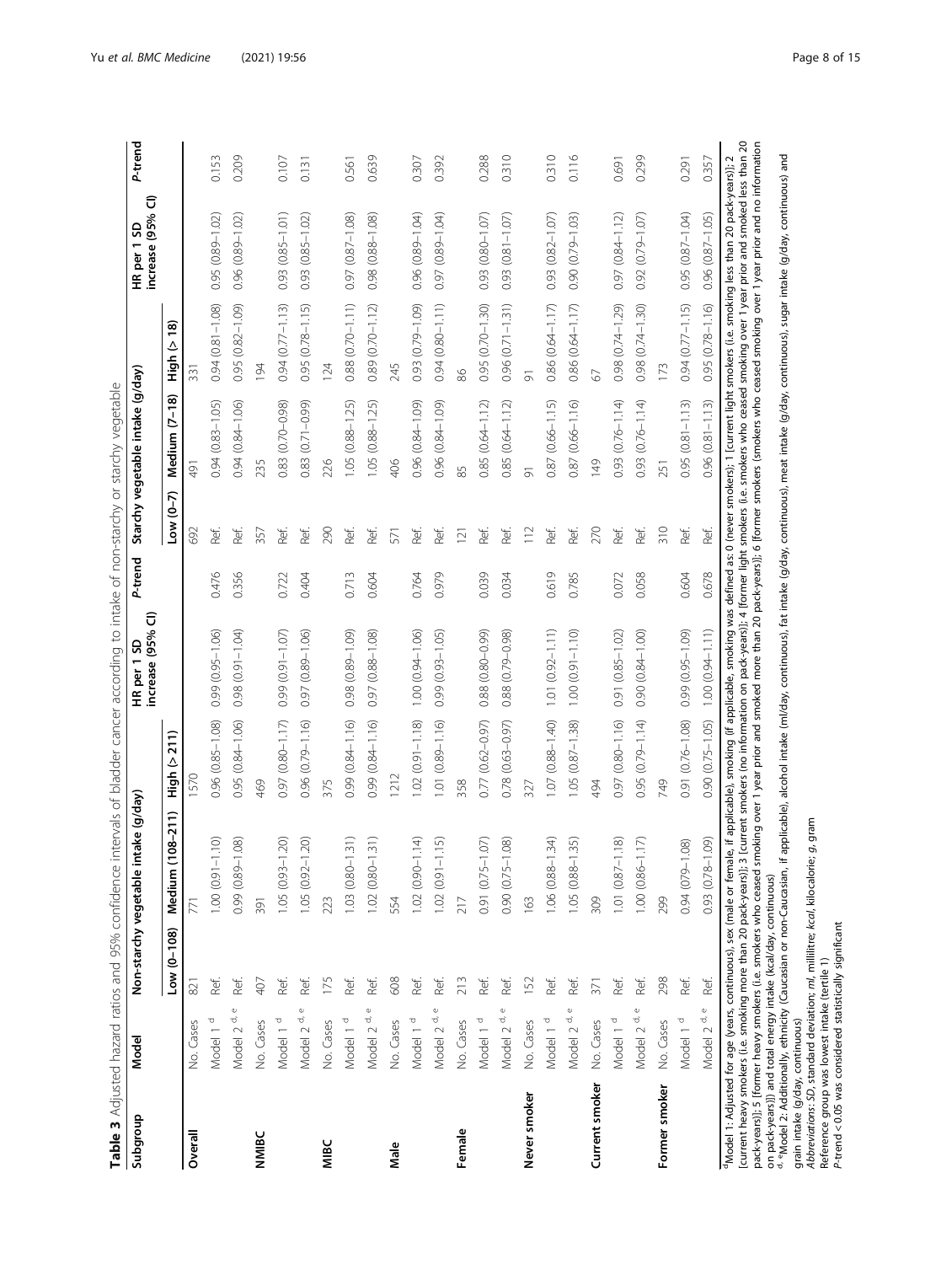<span id="page-8-0"></span>

| Model 2 <sup>d,</sup><br>Model 1 <sup>d</sup><br>Model 1 <sup>d</sup><br>No. Cases<br>No. Cases<br>Overall<br>NMIBC |               |             | intake (g/day)<br>Green leaf vegetable |                         |                                     | ď.    |             | Cruciferous vegetable intake (g/day) |                         | HR per 1 SD            | ፈ     |
|---------------------------------------------------------------------------------------------------------------------|---------------|-------------|----------------------------------------|-------------------------|-------------------------------------|-------|-------------|--------------------------------------|-------------------------|------------------------|-------|
|                                                                                                                     |               | $Low (0-5)$ | $(5 - 23)$<br>Medium                   | High ( > 23)            | HR per 1 SD<br>increase (95%<br>Cl) | trend | $Low (0-7)$ | Medium (7-18)                        | High ( > 18)            | increase (95%<br>Cl)   | trend |
|                                                                                                                     |               | 871         | 1045                                   | 1246                    |                                     |       | 939         | $\overline{10}$                      | 1152                    |                        |       |
|                                                                                                                     |               | Ref.        | 0.99 (0.89-1.07)                       | $0.95(0.85 - 1.08)$     | $1.00(0.95 - 1.05)$                 | 0.841 | Ref.        | 0.97 (0.88-1.05)                     | $0.93$ $(0.82 - 1.05)$  | $1.00(0.94 - 1.02)$    | 0.579 |
|                                                                                                                     | $\mathbb U$   | Ref.        | 0.98 (0.90-1.08)                       | 0.95 (0.84-1.07)        | $0.99(0.96 - 1.03)$                 | 0.856 | Ref.        | $0.96(0.85 - 1.04)$                  | $0.92(0.81 - 1.03)$     | $0.98(0.93 - 1.00)$    | 0.612 |
|                                                                                                                     |               | 406         | 438                                    | 423                     |                                     |       | 336         | 382                                  | 549                     |                        |       |
|                                                                                                                     |               | Ref.        | 0.99 (0.85-1.15)                       | $0.95(0.78 - 1.15)$     | $0.98(0.93 - 1.03)$                 | 0.465 | Ref.        | 0.92 (0.78-1.07)                     | $0.88$ $(0.72 - 1.07)$  | $0.98$ $(0.90 - 1.06)$ | 0.548 |
| Model 2 <sup>d,</sup>                                                                                               | $^\mathrm{o}$ | Ref.        | $0.99(0.85 - 1.15)$                    | $0.95(0.78 - 1.16)$     | 0.97 (0.89-1.06)                    | 0.404 | Ref.        | 0.91 (0.78-1.08)                     | $0.95(0.78 - 1.15)$     | 0.93 (0.85-1.02)       | 0.131 |
| No. Cases<br>MIBC                                                                                                   |               | 165         | 240                                    | 368                     |                                     |       | 165         | 240                                  | 368                     |                        |       |
| Model 1 <sup>d</sup>                                                                                                |               | Ref.        | $0.92(0.77 - 1.10)$                    | $0.82(0.62 - 1.08)$     | $0.98(0.86 - 1.12)$                 | 0.771 | Ref.        | $0.94(0.71 - 1.25)$                  | $0.92(0.71 - 1.19)$     | 0.97 (0.89-1.06)       | 0.506 |
| Model 2 <sup>d,</sup>                                                                                               | $\mathbb U$   | Ref.        | $7 - 1.11$<br>0.93 (0.77               | $0.99(0.61 - 1.07)$     | $0.98(0.86 - 1.12)$                 | 0.744 | Ref.        | $0.95(0.71 - 1.26)$                  | 0.93 (0.72-1.20)        | 0.97 (0.89-1.06)       | 0.479 |
| No. Cases<br>Male                                                                                                   |               | 659         | 777                                    | 938                     |                                     |       | 712         | 802                                  | 860                     |                        |       |
| Model 1 <sup>d</sup>                                                                                                |               | Ref.        | $1.00(0.90 - 1.12)$                    | $0.95(0.81 - 1.07)$     | 0.98 (0.94-1.06)                    | 0.136 | Ref.        | $0.99(0.86 - 1.09)$                  | $0.94(0.79 - 1.08)$     | $0.94(0.88 - 1.07)$    | 0.593 |
| Model 2 <sup>d</sup>                                                                                                | $\mathbb U$   | Ref.        | 0.99 (0.89-1.11)                       | 0.93 (0.80-1.06)        | 0.97 (0.93-1.05)                    | 0.151 | Ref.        | $0.98(0.85 - 1.08)$                  | $0.92(0.80 - 1.06)$     | $0.93(0.87 - 1.08)$    | 0.624 |
| No. Cases<br>Female                                                                                                 |               | 212         | 268                                    | 308                     |                                     |       | 227         | 269                                  | 292                     |                        |       |
| Model 1 <sup>d</sup>                                                                                                |               | Ref.        | 1.01 (0.80-1.25)                       | 1.01 (0.85-1.19)        | 0.91 (0.81-1.00)                    | 0.064 | Ref.        | $0.92(0.71 - 1.15)$                  | $0.90(0.74 - 1.11)$     | 0.89 (0.80-1.00)       | 0.063 |
| Model 2 <sup>d</sup>                                                                                                | $\mathbb U$   | Ref.        | 0.99 (0.79-1.23)                       | $0.99(0.82 - 1.18)$     | $0.90(0.79 - 1.00)$                 | 0.062 | Ref.        | $0.91(0.71 - 1.16)$                  | 0.89 (0.72-1.09)        | 0.91 (0.79-1.01)       | 0.059 |
| No. Cases<br>Never smoker                                                                                           |               | 180         | 213                                    | 249                     |                                     |       | 179         | 229                                  | 234                     |                        |       |
| Model 1 <sup>d</sup>                                                                                                |               | Ref.        | $1 - 1.24$<br>1.00 (0.8)               | $0.87(0.67 - 1.13)$     | $0.93(0.82 - 1.04)$                 | 0.391 | Ref.        | $1.02(0.86 - 1.15)$                  | $1.01 (0.77 - 1.12)$    | $0.92(0.86 - 1.02)$    | 0.167 |
| Model 2 <sup>d,</sup>                                                                                               | $\mathbb U$   | Ref.        | $0 - 1.22$<br>0.99 (0.8                | $0.85(0.64 - 1.11)$     | $0.92(0.81 - 1.03)$                 | 0.401 | Ref.        | 0.98 (0.76-1.10)                     | 0.96 (0.74-1.09)        | 0.91 (0.80-1.01)       | 0.112 |
| No. Cases<br>Current smoker                                                                                         |               | 305         | 428                                    | 41                      |                                     |       | 375         | 405                                  | 394                     |                        |       |
| Model 1 <sup>d</sup>                                                                                                |               | Ref.        | $(-1.22)$<br>1.06 (0.91                | 0.97 (0.79-1.15)        | $0.95(0.84 - 1.01)$                 | 0.382 | Ref.        | 1.03 (0.89-1.21)                     | $0.90(0.72 - 1.08)$     | $0.98(0.91 - 1.15)$    | 0.574 |
| Model 2 <sup>d</sup>                                                                                                | $\mathbb U$   | Ref.        | 1.05 (0.90-1.20)                       | $0.95(0.77 - 1.14)$     | $0.93(0.83 - 1.02)$                 | 0.355 | Ref.        | $1.03(0.88 - 1.20)$                  | 0.89 (0.71-1.07)        | 0.98 (0.89-1.10)       | 0.512 |
| No. Cases<br>Former smoker                                                                                          |               | 386         | 404                                    | 556                     |                                     |       | 385         | 437                                  | 524                     |                        |       |
| Model 1 <sup>d</sup>                                                                                                |               | Ref.        | 0.99 (0.80-1.17)                       | $0.93$ $(0.80 - 1.08)$  | $1.00(0.94 - 1.11)$                 | 0.110 | Ref.        | $0.95(0.77 - 1.08)$                  | 0.89 (0.76-1.02)        | $0.98$ $(0.90 - 1.12)$ | 0.472 |
| Model 2 <sup>d,</sup>                                                                                               | $\mathbb U$   | Ref.        | $0.97(0.79 - 1.15)$                    | $(0.79 - 1.06)$<br>0.92 | $0.99(0.92 - 1.08)$                 | 0.109 | Ref.        | 0.93 (0.80-1.07)                     | $(0.75 - 1.01)$<br>0.87 | $0.97$ $(0.87 - 1.11)$ | 0.506 |

 $\sim$  $\overline{\phantom{a}}$ ان<br>پا pack-years)]; 5 (former heavy smokers (i.e. smokers who ceased smoking over 1 year prior and smoked mocke years)]; 5 (former smokers who ceased smoking over 1 year prior and no information<br>on pack-years))) and total energy pack-years)]; 5 [former heavy smokers (i.e. smokers who ceased smoking over 1 year prior and smoked more than 20 pack-years)]; 6 [former smokers (smokers who ceased smoking over 1 year prior and no information on pack-years)]) and total energy intake (kcal/day, continuous)

d, eModel 2: Additionally, ethnicity (Caucasian or non-Caucasian, if applicable), alcohol intake (ml/day, continuous), fat intake (g/day, continuous), meat intake (g/day, continuous), sugar intake (g/day, continuous) and grain intake (g/day, continuous) grain intake (g/day, continuous)

Abbreviations: SD, standard deviation; *ml*, milliltre; *kcal,* kilocalorie; *g,* gram<br>Reference group was lowest intake (tertile 1)<br>P-trend <0.05 was considered statistically significant Abbreviations: SD, standard deviation; ml, millilitre; kcal, kilocalorie; g, gram

Reference group was lowest intake (tertile 1)

P-trend < 0.05 was considered statistically significant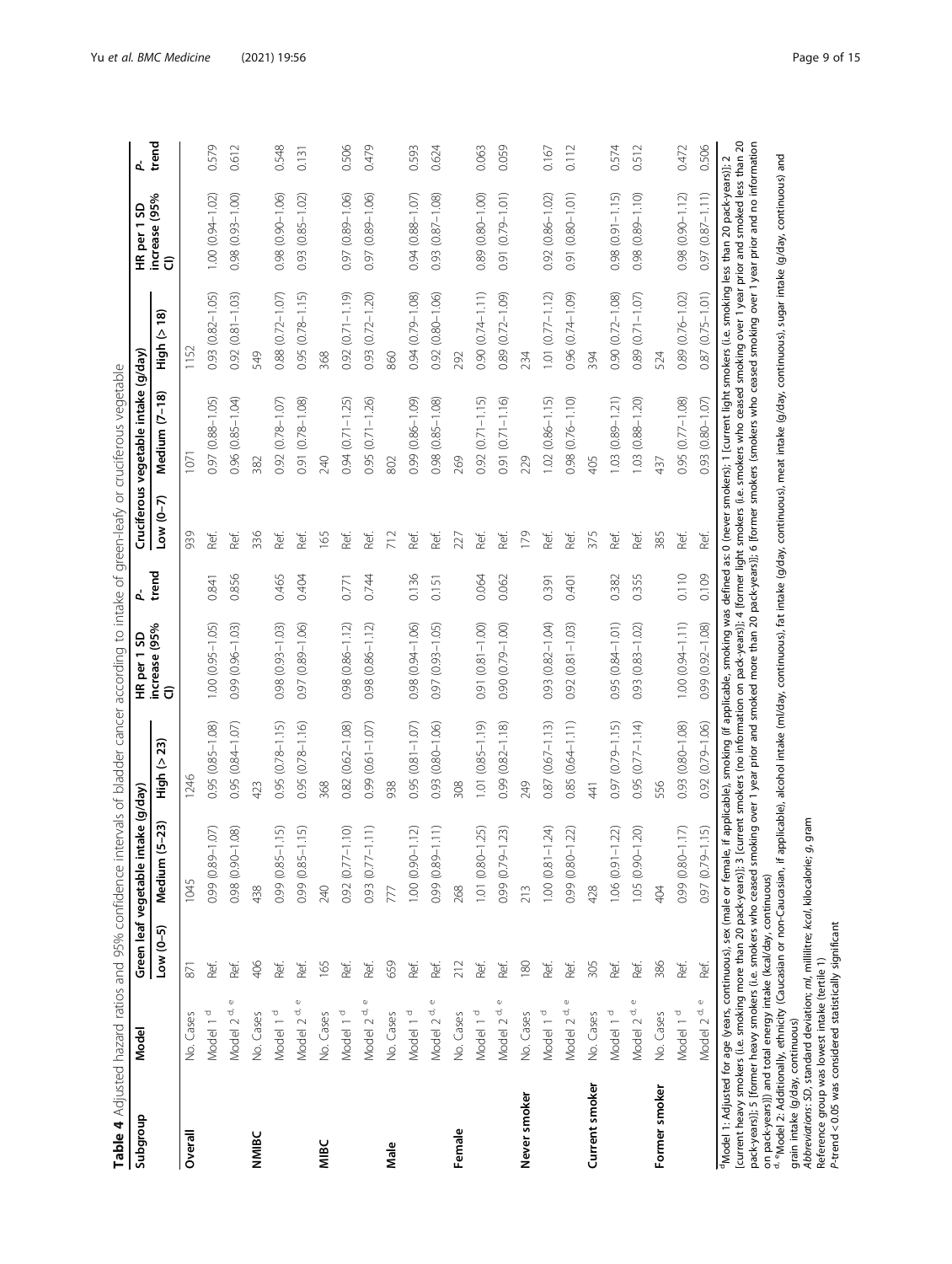<span id="page-9-0"></span>Table 5 Adjusted hazard ratios and 95% confidence intervals of bladder cancer according to diet diversity scores

| Model                | Diet diversity scores of vegetable |                     |                     |                     |       |  |  |
|----------------------|------------------------------------|---------------------|---------------------|---------------------|-------|--|--|
| adjustments          | $0 - 2$                            | $2 - 4$             | 4-6                 | $6 - 8$             | trend |  |  |
| No. Cases            |                                    | 962                 | 1937                | 277                 |       |  |  |
| Model 1 <sup>t</sup> | Ref.                               | $0.88(0.60 - 1.32)$ | $0.92(0.61 - 1.38)$ | $0.95(0.62 - 1.45)$ | 0.382 |  |  |
| Model 2 $f, g$       | Ref.                               | $0.87(0.61 - 1.30)$ | $0.92(0.60 - 1.37)$ | $0.95(0.62 - 1.44)$ | 0.340 |  |  |

f Model 1: Adjusted for age (years, continuous), sex (male or female, if applicable), smoking (if applicable, smoking was defined as: 0 (never smokers); 1 [current light smokers (i.e. smoking less than 20 pack-years)]; 2 [current heavy smokers (i.e. smoking more than 20 pack-years)]; 3 [current smokers (no information on pack-years)]; 4 [former light smokers (i.e. smokers who ceased smoking over 1 year prior and smoked less than 20 pack-years)]; 5 [former heavy smokers (i.e. smokers who ceased smoking over 1 year prior and smoked more than 20 pack-years)]; 6 [former smokers (smokers who ceased smoking over 1 year prior and no information on pack-years)]), total energy intake (kcal/day, continuous) and total vegetable intake<br><sup>f, g</sup>Model 2: Additionally, ethnicity (Caucasian or non-Caucasian, if applicable), alcohol intake (m//day, continuous), f

day, continuous), sugar intake (g/day, continuous) and grain intake (g/day, continuous)

Abbreviations: NMIBC, non-muscle invasive bladder cancer; MIBC, muscle invasive bladder cancer; SD, standard deviation; kcal, kilocalorie; g, gram Reference group was lowest intake (tertile 1)

P-trend < 0.05 was considered statistically significant

association of total vegetable intake among women only [[22,](#page-12-0) [63,](#page-13-0) [64](#page-13-0)]. In addition, results from a previous BLEND study investigating the influence of vegetable intake on bladder cancer in case-control studies showed an inverse association among women, while a borderline decreased risk of bladder cancer was observed among men.

Although the evidence on the exact mechanism is lacking, some potential mechanisms could attribute to the observed difference between men and women: (1) hormones (e.g. oestrogen)—experimental studies showed that nutrients or chemicals obtained from vegetable have the potential to modulate the effect of endogenous hormones and thereby inhibit the development of bladder cancer among women [[65\]](#page-13-0); (2) gene mutation—the protective effect of vegetables against cancer was found to be presented on some gene mutations only related to women [e.g. epidermal growth factor receptor  $(EGFR)$  [[66\]](#page-13-0); (3) urination habits—while men empty their bladder mainly in a standing position, women crouch over the toilet to empty the bladder without relaxation of the pelvic floor. This might cause urine retention, which results in a longer contact time between the metabolites of vegetable and the bladder [[67](#page-13-0)]; and (4) behavioural vegetable intake—evidence showed that the vegetable intake in women is more persistently compared to men, which may lead to the consequence that the long-term benefit of vegetables is more pronounced in women [\[68](#page-13-0)–[70](#page-14-0)]. However, it could not be excluded that residual confounding by other factors might explain the sex difference. Future research is, therefore, needed to clarify this finding and provide better understanding of how vegetable influence bladder cancer risk in terms of sexes.

The WCRF/AICR CUP reported suggestive but not conclusive protective effects of non-starchy vegetables on bladder cancer risk [[71,](#page-14-0) [72\]](#page-14-0). In addition, by summarising 10 primary studies on non-starchy vegetable intake

and bladder cancer risk, the WCRF/AICR CUP reported a borderline decreased bladder cancer risk per 1 serving/ day increment of non-starchy vegetable intake (RR (relative risk) =  $0.97$ ,  $95\%$  CI =  $0.94-1.00$ ). The present study supports these findings by showing that a higher intake of non-starchy vegetables decreases the risk of bladder cancer among women. However, the biological mechanism for the role of non-starchy vegetables in the process of bladder carcinogenesis remains unclear.

In contrast to the inverse association of non-starchy vegetables on bladder cancer, a null association was observed for starchy vegetables. This finding is in line with a previous case-control study, which also reported a null association between higher starchy vegetables intake and bladder cancer risk. Starchy vegetables can raise blood sugar levels faster than non-starchy vegetables, resulting in an increased glycaemic loading and insulin response, and may thereby resist the suggested inverse association between vegetables and bladder cancer [\[73\]](#page-14-0).

Green leafy vegetables contain several antioxidant nutrients, minerals, dietary fibre, phenols, flavonoids and phytochemicals [[74](#page-14-0)–[76\]](#page-14-0), which may reduce oxidative stress and DNA damage caused by free radicals, and affect pathways controlling cell proliferation and apoptosis [\[77\]](#page-14-0). However, surprisingly no inverse association of this vegetable subtype could be observed in the present study or in any previously conducted prospective cohort studies [\[78](#page-14-0), [79\]](#page-14-0). Null association in epidemiological studies may be the result of a limited amount range of intake, and thereby insufficient power to detect an association.

Cruciferous vegetables, in particular broccoli, contain high levels of glucosinolates. During food preparation, glucosinolates are transformed into isothiocyanates, which are suggested to favourably modify the carcinogen metabolism via inhibition of phase 1 enzymes and/or induction of phase 2 enzymes [[80\]](#page-14-0). Several pooled results from case-control studies indeed showed an inverse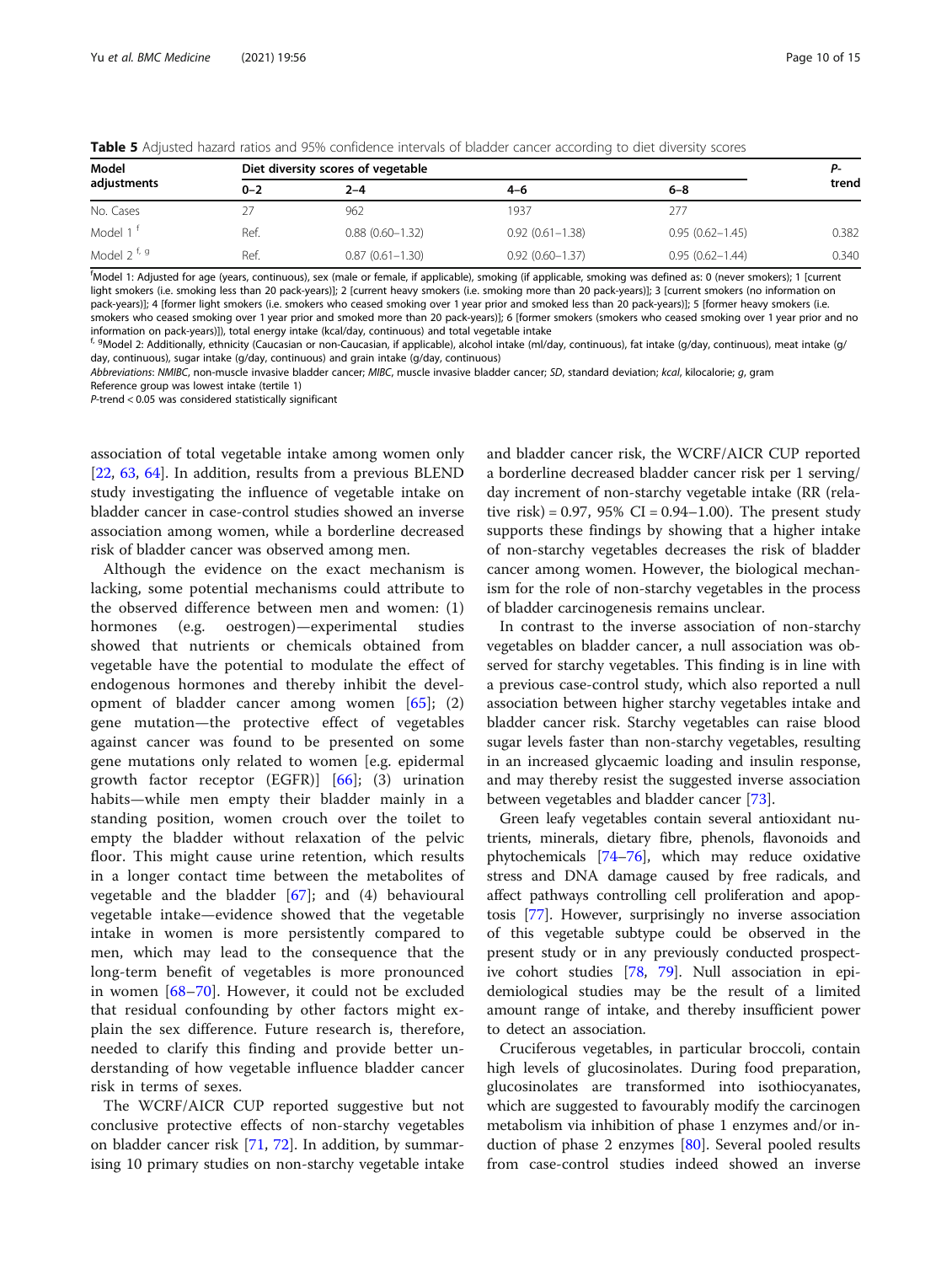association of cruciferous vegetables intake and bladder cancer risk [\[60](#page-13-0), [81](#page-14-0)].

In the present study, however, this hypothesis could not be strengthened, since results showed a null association between cruciferous vegetable intake and bladder cancer risk. A similar null-finding was observed by the WCRF/AICR International's CUP [[19](#page-12-0)], who conducted a meta-analysis on results from 7 primary cohort studies, and by a meta-meta-analysis conducted by Al-Zalabani et al. [\[60](#page-13-0)] who pooled results from 2 meta-analyses of cohort studies. The discrepancy, between these epidemiological studies, might again be caused by the different study design of the included primary studies. Further studies with more optimal study design and dietary intake assessment methods (e.g. including more accurate assessments of individual vegetable types) need to be conducted in order clarify the associations between subtypes of vegetable and bladder cancer risk and the potential mechanisms.

The present study found a significant inverse association of high curly kale intake and bladder cancer risk. Although the exact mechanism of a protective effect of curly kale on carcinogenesis is lacking, it is reported to be one of the most nutrient-dense vegetables and might therefore help to prevent cancer [\[82\]](#page-14-0). It should be noted, however, that the observed association between curly kale and bladder cancer disappeared after correction for multiple testing. However, correction for multiple testing is likely too conservative when testing a priori hypotheses. Since we were able to formulate a plausible a priori hypothesis regarding the beneficial effect of curly kale [[82](#page-14-0)], we believe that the observed protective effect is a true finding.

Null findings of other individual vegetable types might be caused by the fact that the intake of vegetable (sub) types individually does not reach a certain level which is needed to influence bladder cancer development. In addition, although BLEND provided enough statistical power for most individual vegetable subtypes, some subtypes (i.e. starchy vegetables) might have lacked sufficient power to detect small effect sizes. Future observational or experimental research aiming to investigate the effect of the intake of individual vegetable subtypes in preventing bladder cancer is warranted.

The effect of vegetables on bladder cancer risk may interact with smoking. Several experimental studies have reported a group of natural phytochemicals uniquely present in vegetables can modulate the smoking-related carcinogen metabolism and facilitate carcinogen detoxification, thus inhibiting smoking-related carcinogenesis [[83](#page-14-0)–[86](#page-14-0)]. This could potentially lead to a difference in the effect of vegetable intake on bladder cancer when stratifying for smoking status. Further research is needed to elucidate the potential interactive effect of smoking with vegetable intake on bladder cancer risk.

For the present study, data were pooled from 14 prospective cohorts, to obtain a sample size, large enough to permit detailed analyses with good precision. The study, however, also has some limitations: (a) other than age, sex and smoking, limited information was available on other possible risk factors, for the development of bladder cancer, such as body mass index (BMI), physical activity, socioeconomic status (SES), disinfection byproducts, arsenic in the drinking water and occupational exposures to potentially carcinogenic chemicals; (b) some tumour subtype (i.e. muscle-invasive/non-muscleinvasive) information was missing, which hampered the statistical power required for stratified subgroup analyses; (c) people with a high intake of vegetables might have generally healthier lifestyles and diets than those with a low intake; thus, we could not rule out the possibility that some of the associations could be more likely due to a healthy lifestyle than to vegetable intake per se; (d) sample size for starchy and individual vegetables was smaller, which may have caused insufficient statistical power for detailed analyses; (e) although we found similar results after adjusting for potential dietary risk factors, it is still possible that the observed associations were confounded by other dietary constituents or additives associated with vegetable intake; (f) for most cohorts, the exposure variable was assessed by FFQs. Therefore, measurement error and misclassification of study participants in terms of the exposure and outcome are unavoidable. Moreover, since the level of detail in FFQs was varied in different cohorts, some individual vegetables investigated in this study could not be covered across all cohorts; (g) another concern is that competing risk could have influenced our results, and that assuming a higher vegetable intake would result in a lower risk of premature death could have biased our association towards null. However, due to lack of information on loss-to-follow up of non-cases (as well as cases), we were unable to perform competing risk analysis; (h) the present study sample consists mostly of Caucasians, and this may limit the generalizability of our results to other racial/ethnic populations or geographic regions; (i) although status as well as duration and intensity of smoking were taken into account in our analysis, the adjustment for smoking might still be imperfect due to differences in smoking practices (e.g. depth of inhalation or amount of inhalation), differences in types of smoke exposure, or lack of information on passive smoking [\[87](#page-14-0)]; (j) there is limited mechanistic evidence to interpret our findings; therefore, further studies are needed to clarify whether there is an underlying mechanism for the association between intake of vegetable and bladder cancer risk, especially for women; (k) another concern that needs to be considered is whether the results were caused by chance alone. Within this study, it is possible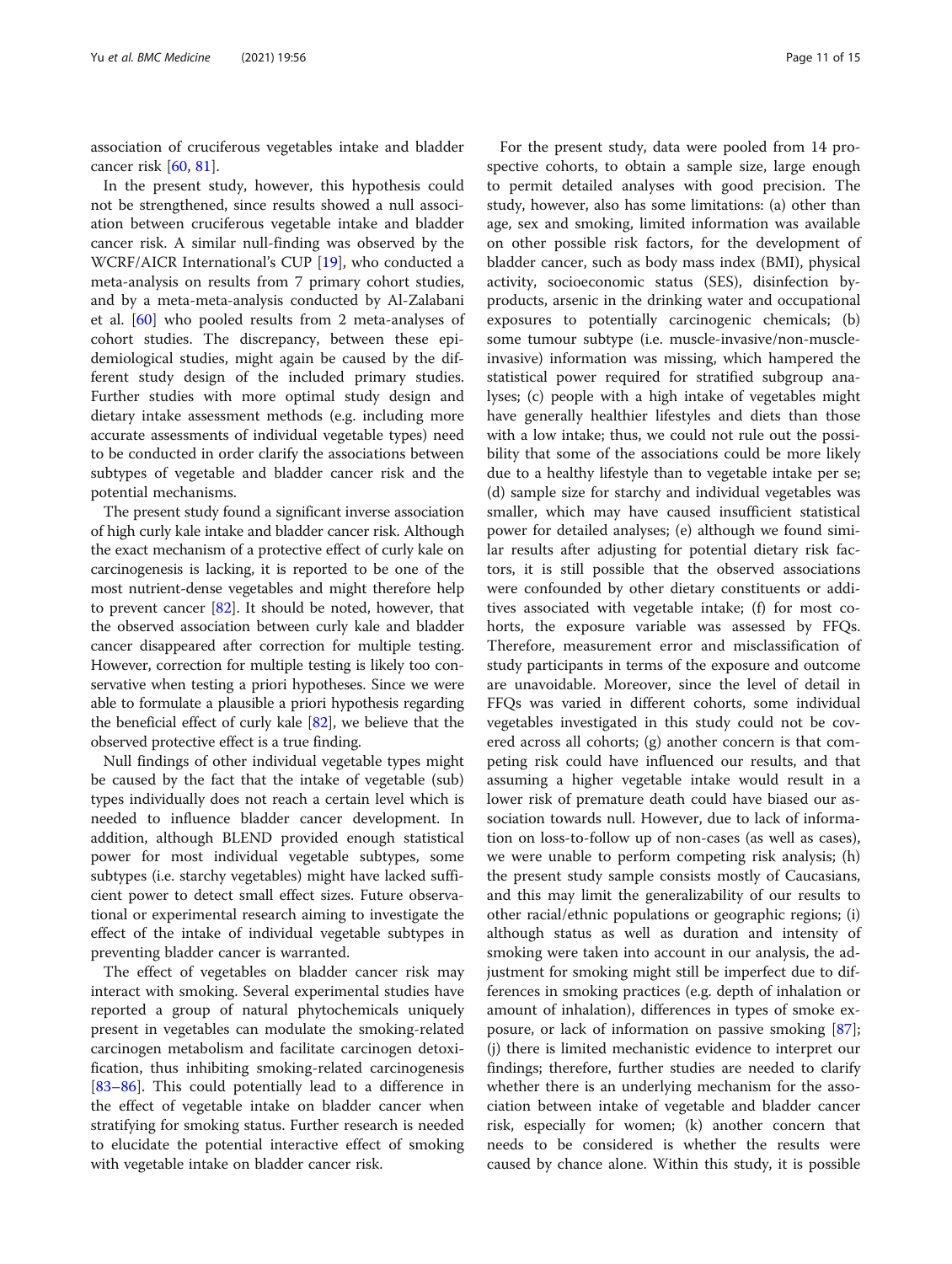<span id="page-11-0"></span>that the findings are a consequence of multiple testing. However, although large numbers of statistical techniques are available to correct for multiple comparison, it still remains a topic of discussion whether and how to correctly adjust for multiple testing [[58,](#page-13-0) [59\]](#page-13-0). Given the fact that most of the observed significant findings (i.e. total vegetable and non-starchy vegetable) are supported by a plausible biological evidence, it is unlike these results are chance findings.

#### Conclusion

In summary, the present study, including over 3200 cases of incident bladder cancer occurring in almost 0.6 million participants, indicates no overall relationship observed for the association of bladder cancer and intake of vegetables. Upon further sex-specific analyses, an association was observed among women. Future studies are needed to clarify the exact mechanism of this protective effect and should consider sex differences when investigating the association between vegetable intake and bladder cancer risk.

#### Supplementary Information

The online version contains supplementary material available at [https://doi.](https://doi.org/10.1186/s12916-021-01931-8) [org/10.1186/s12916-021-01931-8.](https://doi.org/10.1186/s12916-021-01931-8)

Additional file 1: Tables S1-6 & Fig. S1. Table S1. Additional Baseline Characteristic of the Participant Cohort Studies. Table S2. The Categorisation of Subgroups of Vegetables in the Present Study. Table S3. Risk of Bladder Cancer According to Intake of Individual Types of Vegetable. Table S4. Risk of Bladder Cancer According to Intake of Total and Subgroup Vegetable (After Removing 350 Bladder Cancer Cases Diagnosed within 2 years). Table S5. Adjusted Hazard Ratios and 95% Confidence Intervals of Bladder Cancer According to Intake of Total and Non-starchy Vegetable Stratified by both Sex & Smoking Status based on Model 2. Table S6. Adjusted Hazard Ratios and 95% Confidence Intervals of Bladder Cancer According to Intake of Vegetable Stratified by Study Centre based on Model 2. Figure S1. Forest Plot of Meta-Analyses with HRs and 95% CIs for High vs. Low Intake of Total Vegetable with Bladder Cancer Risk A) Overall; B) Women; C) Men.

#### Abbreviations

AIRC: American Institute for Cancer Research; BLEND: BLadder cancer Epidemiology and Nutritional Determinants; BMI: Body mass index; CI: Confidence interval; CUP: Continuous Update Project; DATS: Diallyl trisulfide; DDS: Diet diversity score; EPIC: European Prospective Investigation into Cancer and Nutrition cohort study; FFQ: Food frequency questionnaire; HR: Hazard ratio; ICD-O: International Classification of Diseases for Oncology; MCCS: Melbourne Collaborative Cohort Study; MIBC: Muscle-invasive bladder cancer; NLCS: NetherLands Cohort Study; NMIBC: Non-muscle-invasive bladder cancer; RERF-LSS: Radiation, Effects Research Foundation-Life Span Study; SAMC: S-Allylmercaptocysteine; SD: Standard deviation; SES: Socioeconomic status; VITAL: VITamins And Lifestyle cohort study; WCRF: World Cancer Research Fund

#### Acknowledgements

We gratefully acknowledge all principal investigators for their willingness to participate in this jointed project.

#### Disclaimer

Where authors are identified as personnel of the International Agency for Research on Cancer/World Health Organization, the authors alone are responsible for the views expressed in this article and they do not

necessarily represent the decisions, policy or views of the International Agency for Research on Cancer/World Health Organization.

#### Authors' contributions

The authors' responsibilities were as follows—AW and MPZ: conceived and designed the study; EYWY: conducted data analyses and interpretation and drafted the manuscript; MB, PvdB, EW, EW, FLC-K, MJG, IH, ER, AT, GM, GGG and RLM: provided the data; MB, PvdB, EW, EW, FLC-K, MJG, IH, ER, AT, GM, GGG, RLM, AW, SM and MPZ: revised the manuscript; and all authors: read and approved the final manuscript.

#### Funding

This work was partly funded by the World Cancer Research Fund International (WCRF 2012/590) and European Commission (FP7-PEOPLE-618308).

The Netherlands Cohort Study on diet and cancer was supported by the Dutch Cancer Society. The RERF atomic bomb survivors Study was supported by The Radiation Effects Research Foundation (RERF), Hiroshima and Nagasaki, Japan, a public interest foundation funded by the Japanese Ministry of Health, Labour and Welfare (MHLW) and the US Department of Energy (DOE). The research was also funded in part through DOE award DE-HS0000031 to the National Academy of Sciences. This publication was supported by RERF Research Protocol RP-A5-12. The VITamins and Lifestyle Study (VITAL) was supported by a grant (R01CA74846) from the National Cancer Institute. The European Prospective Investigation into Cancer and Nutrition (EPIC) was carried out with financial support of the "Europe Against Cancer" Programme of the European Commission (SANCO); Ligue contre le Cancer (France); Société 3 M (France); Mutuelle Générale de l'Éducation Nationale; Institut National de la Santé et de la Recherche Médicale (INSERM); Institute Gustave Roussy; German Cancer Aid; German Cancer Research Centre; German Federal Ministry of Education and Research; Danish Cancer Society; Health Research Fund (FIS) of the Spanish Ministry of Health; the Spanish Regional Governments of Andalucía, Asturias, Basque Country, Murcia and Navarra; Cancer Research UK; Medical Research Council, UK; Stroke Association, UK; British Heart Foundation; Department of Health, UK; Food Standards Agency, UK; Wellcome Trust, UK; Italian Association for Research on Cancer; Italian National Research Council; Dutch Ministry of Public Health, Welfare and Sports; Dutch Prevention Funds; LK Research Funds; Dutch ZON (Zorg Onderzoek Nederland); World Cancer Research Fund; Swedish Cancer Society; Swedish Scientific Council; Regional Government of Skane, Sweden; Norwegian Cancer Society; Norwegian Research Council. Partial support for the publication of this supplement was provided by the Centre de Recherche et d'Information Nutritionnelles (CERIN). Melbourne Collaborative Cohort Study (MCCS) cohort recruitment was funded by Cancer Council Victoria [[http://](http://www.cancervic.org.au/) [www.cancervic.org.au/\]](http://www.cancervic.org.au/) and VicHealth [<https://www.vichealth.vic.gov.au/>]. The MCCS was further augmented by Australian National Health and Medical Research Council grants 209057, 396414 and 1074383 and by infrastructure provided by Cancer Council Victoria. Cases and their vital status were ascertained through the Victorian Cancer Registry and the Australian Institute of Health and Welfare, including the National Death Index and the Australian Cancer Database.

#### Availability of data and materials

The data that support the findings of this study are available on reasonable request pending approval from the corresponding author, AW. The data are not publicly available owing to their containing information that could compromise the privacy of research participants.

#### Ethics approval and consent to participate

Each participating study has been approved by the local ethic committee. Informed consent was obtained from all individual participants included in each study.

#### Consent for publication

Not applicable.

#### Competing interests

The authors declare no competing interests.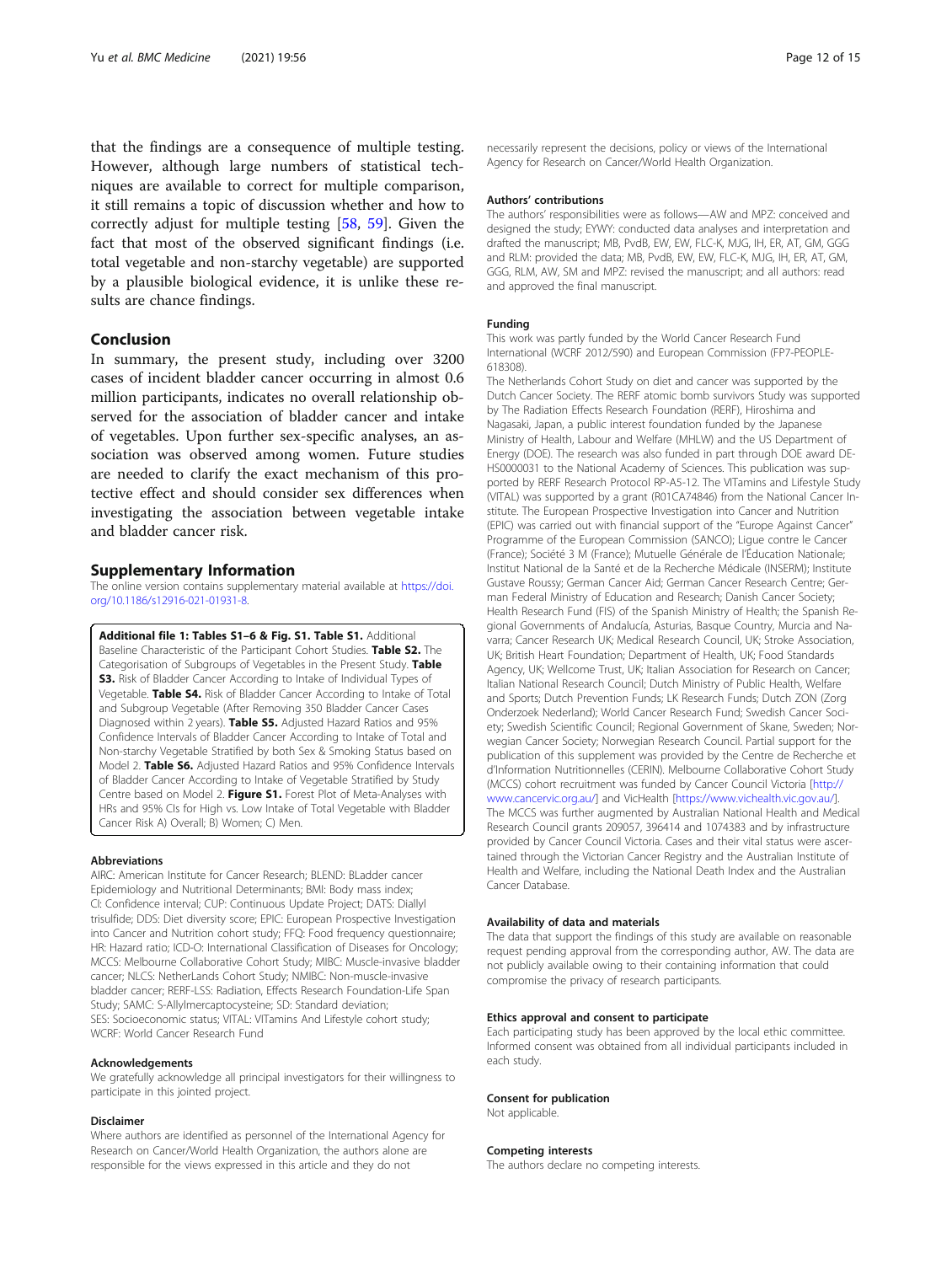#### <span id="page-12-0"></span>Author details

<sup>1</sup>Department of Complex Genetics and Epidemiology, School of Nutrition and Translational Research in Metabolism, Maastricht University, Universiteitssingel 40 (Room C5.570), 6229 ER Maastricht, the Netherlands. <sup>2</sup>CAPHRI School for Public Health and Primary Care, Maastricht University, Maastricht, The Netherlands. <sup>3</sup>Department of Data Science and Knowledge Engineering, Maastricht University, Maastricht, The Netherlands. <sup>4</sup>Department of General Practice, Katholieke Universiteit Leuven, ACHG-KU Leuven, Leuven, Belgium. <sup>5</sup>Department of Clinical Studies and Nutritional Epidemiology, Nutrition Biomed Research Institute, Melbourne, Australia. <sup>6</sup>Cancer Epidemiology Division, Cancer Council Victoria, 615 St Kilda Road, Melbourne, Victoria 3004, Australia. <sup>7</sup>Department of Epidemiology, Schools for Oncology and Developmental Biology and Public Health and Primary Care, Maastricht University Medical Centre, Maastricht, The Netherlands. 8 Department of Epidemiology Radiation Effects Research Foundation, Hiroshima, Japan. <sup>9</sup>Fred Hutchinson Cancer Research Center, Seattle, WA, USA. <sup>10</sup>International Agency for Research on Cancer World Health Organization, Lyon, France. 11Department of Epidemiology and Biostatistics, School of Public Health, Imperial College London, London, UK. <sup>12</sup>Danish Cancer Society Research Center, Copenhagen, Denmark. 13Department of Public Health, University of Copenhagen, Copenhagen, Denmark. <sup>14</sup>Molecular and Lifestyle Epidemiology Branch, Cancer Risk Factors and Lifestyle Epidemiology Unit, Institute for Cancer Research, Prevention and Clinical Network ISPRO, Florence, Italy. 15Centre for Epidemiology and Biostatistics, Melbourne School of Population and Global Health, The University of Melbourne, 207 Bouverie Street, Melbourne, Victoria 3010, Australia. <sup>16</sup>Precision Medicine, School of Clinical Sciences at Monash Health, Monash University, Clayton, Victoria 3168, Australia. 17School of Cancer Sciences, University of Birmingham, Birmingham, UK.

#### Received: 17 November 2020 Accepted: 29 January 2021 Published online: 09 March 2021

#### References

- Siegel RL, Miller KD, Jemal A. Cancer statistics, 2019. CA Cancer J Clin. 2019; 69(1):7–34. <https://doi.org/10.3322/caac.21551>.
- 2. Richters A, Aben KKH, Kiemeney L. The global burden of urinary bladder cancer: an update. World J Urol. 2019. [https://doi.org/10.1007/s00345-019-02](https://doi.org/10.1007/s00345-019-02984-4) [984-4](https://doi.org/10.1007/s00345-019-02984-4).
- 3. Bray F, Ferlay J, Soerjomataram I, Siegel RL, Torre LA, Jemal A. Global cancer statistics 2018: GLOBOCAN estimates of incidence and mortality worldwide for 36 cancers in 185 countries. CA Cancer J Clin. 2018;68(6):394–424. [https://doi.org/10.3322/caac.21492.](https://doi.org/10.3322/caac.21492)
- 4. Antoni S, Ferlay J, Soerjomataram I, Znaor A, Jemal A, Bray F. Bladder cancer incidence and mortality: a global overview and recent trends. Eur Urol. 2017;71(1):96–108. [https://doi.org/10.1016/j.eururo.2016.06.010.](https://doi.org/10.1016/j.eururo.2016.06.010)
- Jemal A, Bray F, Center MM, Ferlay J, Ward E, Forman D. Global cancer statistics. CA Cancer J Clin. 2011;61(2):69–90. [https://doi.org/10.3322/caa](https://doi.org/10.3322/caac.20107) [c.20107.](https://doi.org/10.3322/caac.20107)
- 6. Ploeg M, Aben KK, Kiemeney LA. The present and future burden of urinary bladder cancer in the world. World J Urol. 2009;27(3):289–93. [https://doi.](https://doi.org/10.1007/s00345-009-0383-3) [org/10.1007/s00345-009-0383-3](https://doi.org/10.1007/s00345-009-0383-3).
- 7. Marugame T, Mizuno S. Comparison of prostate cancer mortality in five countries: France, Italy, Japan, UK and USA from the WHO mortality database (1960–2000). Jpn J Clin Oncol. 2005;35(11):690–1. [https://doi.org/1](https://doi.org/10.1093/jjco/hyi185) [0.1093/jjco/hyi185](https://doi.org/10.1093/jjco/hyi185).
- 8. Stewart B, Wild CP. World cancer report 2014. International Agency for Research on Cancer, World Health Organization. Geneva: WHO Press; 2017.
- 9. Letašiová S, Medveďová A, Šovčíková A, et al. Bladder cancer, a review of the environmental risk factors. Environ Health. 2012;11(Suppl 1):S11. [https://](https://doi.org/10.1186/1476-069X-11-S1-S11) [doi.org/10.1186/1476-069X-11-S1-S11.](https://doi.org/10.1186/1476-069X-11-S1-S11)
- 10. Botteman MF, Pashos CL, Redaelli A, Laskin B, Hauser R. The health economics of bladder cancer. Pharmacoeconomics. 2003;21(18):1315–30. <https://doi.org/10.1007/BF03262330>.
- 11. Al-Zalabani AH, Stewart KF, Wesselius A, Schols AM, Zeegers MP. Modifiable risk factors for the prevention of bladder cancer: a systematic review of meta-analyses. Eur J Epdemiol. 2016;31(9):811–51. [https://doi.org/10.1007/s1](https://doi.org/10.1007/s10654-016-0138-6) [0654-016-0138-6.](https://doi.org/10.1007/s10654-016-0138-6)
- 12. Piyathilake C. Dietary factors associated with bladder cancer. Invest Clin Urol. 2016;57(Suppl 1):S14–25. <https://doi.org/10.4111/icu.2016.57.S1.S14>.
- 13. Johansson SL, Cohen SM. Epidemiology and etiology of bladder cancer. Semin Surg Oncol. 1997;13(5):291–8. [https://doi.org/10.1002/\(sici\)1098-23](https://doi.org/10.1002/(sici)1098-2388(199709/10)13:5<291::aid-ssu2>3.0.co;2-8) [88\(199709/10\)13:5<291::aid-ssu2>3.0.co;2-8.](https://doi.org/10.1002/(sici)1098-2388(199709/10)13:5<291::aid-ssu2>3.0.co;2-8)
- 14. Thun M, Linet MS, Cerhan JR, Haiman CA, Schottenfeld D. Cancer epidemiology and prevention. New York: Oxford University Press; 2017.
- 15. Oberoi S, Barchowsky A, Wu F. The global burden of disease for skin, lung, and bladder cancer caused by arsenic in food. Cancer Epidemiol Biomark Prevent. 2014;23(7):1187–94. [https://doi.org/10.1158/1055-9965.Epi-13-1317.](https://doi.org/10.1158/1055-9965.Epi-13-1317)
- 16. Kushi LH, Doyle C, McCullough M, Rock CL, Demark-Wahnefried W, Bandera EV, et al. American Cancer Society guidelines on nutrition and physical activity for cancer prevention: reducing the risk of cancer with healthy food choices and physical activity. CA Cancer J Clin. 2012;62(1):30–67. [https://doi.](https://doi.org/10.3322/caac.20140) [org/10.3322/caac.20140.](https://doi.org/10.3322/caac.20140)
- 17. Bradbury KE, Appleby PN, Key TJ. Fruit, vegetable, and fiber intake in relation to cancer risk: findings from the European Prospective Investigation into Cancer and Nutrition (EPIC). Am J Clin Nutr. 2014;100(Suppl 1):394s–8s. [https://doi.org/10.3945/ajcn.113.071357.](https://doi.org/10.3945/ajcn.113.071357)
- 18. Aune D, Giovannucci E, Boffetta P, Fadnes LT, Keum N, Norat T, et al. Fruit and vegetable intake and the risk of cardiovascular disease, total cancer and all-cause mortality-a systematic review and dose-response meta-analysis of prospective studies. Int J Epidemiol. 2017;46(3):1029–56. [https://doi.org/10.1](https://doi.org/10.1093/ije/dyw319) [093/ije/dyw319.](https://doi.org/10.1093/ije/dyw319)
- 19. World Cancer Research Fund International/American Institute for Cancer Research. Continuous Update Project Report: Diet, Nutrition, Physical Activity and Bladder Cancer. Available at: https://wwwwcrforg/int/ continuous-update-project Accesed 10 Oct 2019.
- 20. La Vecchia C, Chatenoud L, Franceschi S, Soler M, Parazzini F, Negri E. Vegetables and fruit and human cancer: update of an Italian study. Int J Cancer. 1999;82(1):151–2. [https://doi.org/10.1002/\(sici\)1097-0215\(19990702](https://doi.org/10.1002/(sici)1097-0215(19990702)82:1<151::aid-ijc25>3.0.co;2-9) [\)82:1<151::aid-ijc25>3.0.co;2-9.](https://doi.org/10.1002/(sici)1097-0215(19990702)82:1<151::aid-ijc25>3.0.co;2-9)
- 21. Lin J, Kamat A, Gu J, Chen M, Dinney CP, Forman MR, et al. Dietary intake of vegetables and fruits and the modification effects of GSTM1 and NAT2 genotypes on bladder cancer risk. Cancer Epidemiol Biomark Prevent. 2009; 18(7):2090–7. [https://doi.org/10.1158/1055-9965.Epi-08-1174.](https://doi.org/10.1158/1055-9965.Epi-08-1174)
- 22. Park SY, Ollberding NJ, Woolcott CG, Wilkens LR, Henderson BE, Kolonel LN. Fruit and vegetable intakes are associated with lower risk of bladder cancer among women in the Multiethnic Cohort Study. J Nutr. 2013;143(8):1283– 92. <https://doi.org/10.3945/jn.113.174920>.
- 23. Negri E, La Vecchia C, Franceschi S, D'Avanzo B, Parazzini F. Vegetable and fruit consumption and cancer risk. Int J Cancer. 1991;48(3):350–4. [https://doi.](https://doi.org/10.1002/ijc.2910480307) [org/10.1002/ijc.2910480307](https://doi.org/10.1002/ijc.2910480307).
- 24. Peluso M, Airoldi L, Magagnotti C, Fiorini L, Munnia A, Hautefeuille A, et al. White blood cell DNA adducts and fruit and vegetable consumption in bladder cancer. Carcinogenesis. 2000;21(2):183–7. [https://doi.org/10.1093/ca](https://doi.org/10.1093/carcin/21.2.183) [rcin/21.2.183](https://doi.org/10.1093/carcin/21.2.183).
- 25. Chyou PH, Nomura AM, Stemmermann GN. A prospective study of diet, smoking, and lower urinary tract cancer. Ann Epidemiol. 1993;3(3):211–6. [https://doi.org/10.1016/1047-2797\(93\)90021-u.](https://doi.org/10.1016/1047-2797(93)90021-u)
- 26. Vieira AR, Vingeliene S, Chan DS, Aune D, Abar L, Navarro Rosenblatt D, et al. Fruits, vegetables, and bladder cancer risk: a systematic review and meta-analysis. Cancer Med. 2015;4(1):136–46. [https://doi.org/10.1002/ca](https://doi.org/10.1002/cam4.327) [m4.327](https://doi.org/10.1002/cam4.327).
- 27. Liu H, Wang XC, Hu GH, Guo ZF, Lai P, Xu L, et al. Fruit and vegetable consumption and risk of bladder cancer: an updated meta-analysis of observational studies. Eur J Cancer Prevent. 2015;24(6):508–16. [https://doi.](https://doi.org/10.1097/cej.0000000000000119) [org/10.1097/cej.0000000000000119.](https://doi.org/10.1097/cej.0000000000000119)
- 28. Yao B, Yan Y, Ye X, Fang H, Xu H, Liu Y, et al. Intake of fruit and vegetables and risk of bladder cancer: a dose-response meta-analysis of observational studies. Cancer Causes Control. 2014;25(12):1645–58. [https://doi.org/10.1](https://doi.org/10.1007/s10552-014-0469-0) [007/s10552-014-0469-0.](https://doi.org/10.1007/s10552-014-0469-0)
- 29. Xu C, Zeng XT, Liu TZ, Zhang C, Yang ZH, Li S, et al. Fruits and vegetables intake and risk of bladder cancer: a PRISMA-compliant systematic review and dose-response meta-analysis of prospective cohort studies. Medicine. 2015;94(17):e759. [https://doi.org/10.1097/md.0000000000000759.](https://doi.org/10.1097/md.0000000000000759)
- 30. Wang F, Shan Y. Sulforaphane retards the growth of UM-UC-3 xenographs, induces apoptosis, and reduces survivin in athymic mice. Nutr Res. 2012; 32(5):374–80. [https://doi.org/10.1016/j.nutres.2012.03.014.](https://doi.org/10.1016/j.nutres.2012.03.014)
- 31. Geng F, Tang L, Li Y, Yang L, Choi KS, Kazim AL, et al. Allyl isothiocyanate arrests cancer cells in mitosis, and mitotic arrest in turn leads to apoptosis via Bcl-2 protein phosphorylation. J Biol Chem. 2011;286(37):32259–67. [https://doi.org/10.1074/jbc.M111.278127.](https://doi.org/10.1074/jbc.M111.278127)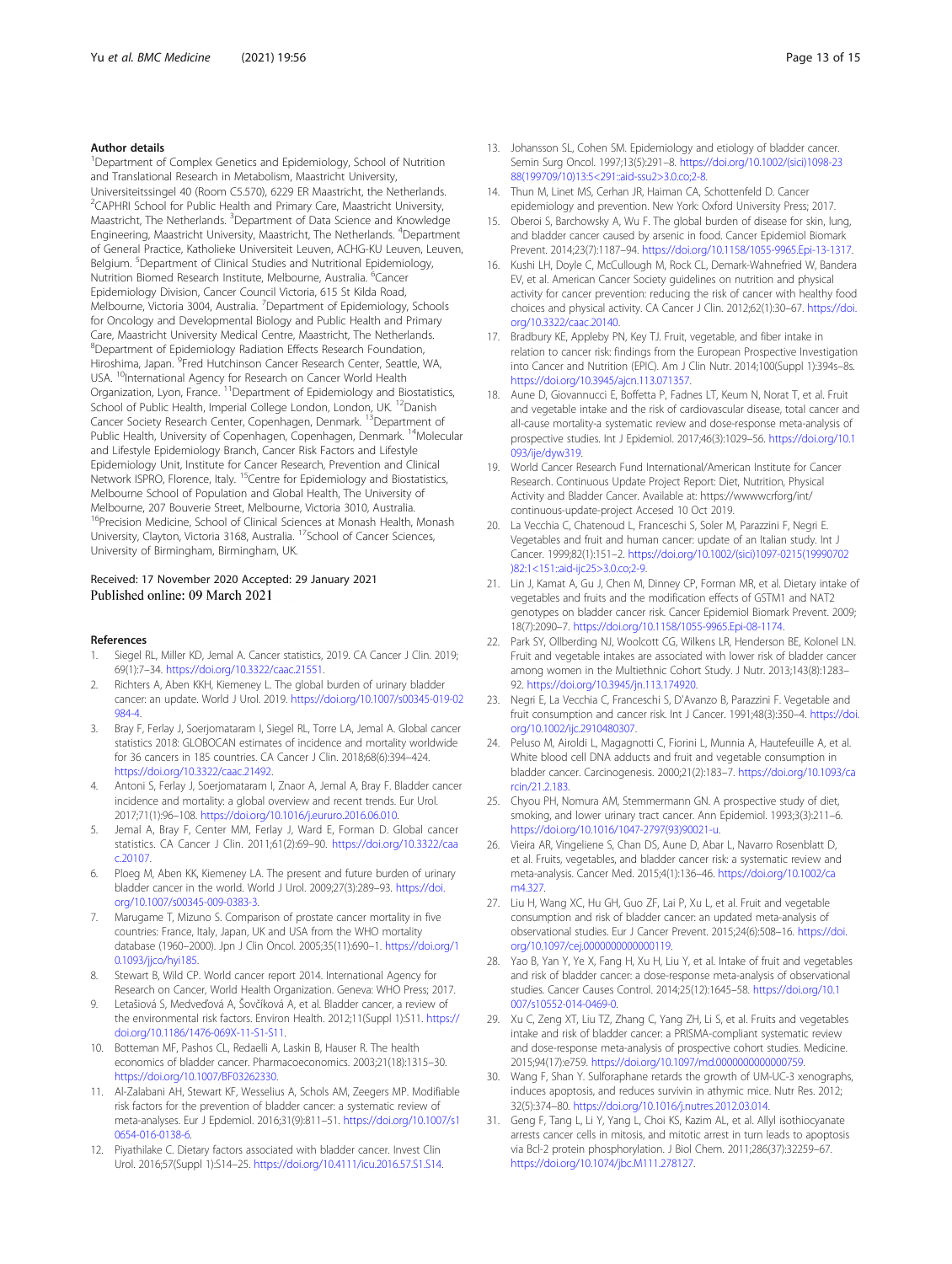- <span id="page-13-0"></span>32. Abbaoui B, Riedl KM, Ralston RA, Thomas-Ahner JM, Schwartz SJ, Clinton SK, et al. Inhibition of bladder cancer by broccoli isothiocyanates sulforaphane and erucin: characterization, metabolism, and interconversion. Mol Nutr Food Res. 2012;56(11):1675–87. [https://doi.org/10.1002/mnfr.201200276.](https://doi.org/10.1002/mnfr.201200276)
- 33. Hu H, Zhang XP, Wang YL, Chua CW, Luk SU, Wong YC, et al. Identification of a novel function of Id-1 in mediating the anticancer responses of SAMC, a water-soluble garlic derivative, in human bladder cancer cells. Mol Med Rep. 2011;4(1):9–16. [https://doi.org/10.3892/mmr.2010.380.](https://doi.org/10.3892/mmr.2010.380)
- 34. Wang YB, Qin J, Zheng XY, Bai Y, Yang K, Xie LP. Diallyl trisulfide induces Bcl-2 and caspase-3-dependent apoptosis via downregulation of Akt phosphorylation in human T24 bladder cancer cells. Phytomedicine. 2010; 17(5):363–8. <https://doi.org/10.1016/j.phymed.2009.07.019>.
- 35. Riboli E, Kaaks R. The EPIC Project: rationale and study design. European Prospective Investigation into Cancer and Nutrition. Int J Epidemiol. 1997; 26(Suppl 1):S6–14. [https://doi.org/10.1093/ije/26.suppl\\_1.s6](https://doi.org/10.1093/ije/26.suppl_1.s6).
- 36. Tjonneland A, Olsen A, Boll K, Stripp C, Christensen J, Engholm G, et al. Study design, exposure variables, and socioeconomic determinants of participation in diet, cancer and health: a population-based prospective cohort study of 57,053 men and women in Denmark. Scand J Public Health. 2007;35(4):432–41. [https://doi.org/10.1080/14034940601047986.](https://doi.org/10.1080/14034940601047986)
- 37. Clavel-Chapelon F, van Liere MJ, Giubout C, Niravong MY, Goulard H, Le Corre C, et al. E3N, a French cohort study on cancer risk factors. E3N Group. Etude Epidemiologique aupres de femmes de l'Education Nationale. Eur J Cancer Prevent. 1997;6(5):473–8. <https://doi.org/10.1097/00008469-199710000-00007>.
- Boeing H, Korfmann A, Bergmann MM. Recruitment procedures of EPIC-Germany. European Investigation into Cancer and Nutrition. Ann Nutr Metab. 1999;43(4):205–15. [https://doi.org/10.1159/000012787.](https://doi.org/10.1159/000012787)
- 39. Panico S, Dello Iacovo R, Celentano E, Galasso R, Muti P, Salvatore M, et al. Progetto ATENA, a study on the etiology of major chronic diseases in women: design, rationale and objectives. Eur J Epidemiol. 1992;8(4):601–8. [https://doi.org/10.1007/bf00146383.](https://doi.org/10.1007/bf00146383)
- 40. Riboli E, Hunt KJ, Slimani N, Ferrari P, Norat T, Fahey M, et al. European Prospective Investigation into Cancer and Nutrition (EPIC): study populations and data collection. Public Health Nutr. 2002;5(6b):1113–24. <https://doi.org/10.1079/phn2002394>.
- 41. Manjer J, Carlsson S, Elmstahl S, Gullberg B, Janzon L, Lindstrom M, et al. The Malmo Diet and Cancer Study: representativity, cancer incidence and mortality in participants and non-participants. Eur J Cancer Prevent. 2001; 10(6):489–99. <https://doi.org/10.1097/00008469-200112000-00003>.
- 42. Hallmans G, Agren A, Johansson G, Johansson A, Stegmayr B, Jansson JH, et al. Cardiovascular disease and diabetes in the Northern Sweden Health and Disease Study Cohort - evaluation of risk factors and their interactions. Scand J Public Health Suppl. 2003;61:18–24. [https://doi.org/10.1080/14034](https://doi.org/10.1080/14034950310001432) [950310001432.](https://doi.org/10.1080/14034950310001432)
- 43. Beulens JW, Monninkhof EM, Verschuren WM, van der Schouw YT, Smit J, Ocke MC, et al. Cohort profile: the EPIC-NL study. Int J Epidemiol. 2010;39(5): 1170–8. [https://doi.org/10.1093/ije/dyp217.](https://doi.org/10.1093/ije/dyp217)
- 44. Davey GK, Spencer EA, Appleby PN, Allen NE, Knox KH, Key TJ. EPIC-Oxford: lifestyle characteristics and nutrient intakes in a cohort of 33 883 meateaters and 31 546 non meat-eaters in the UK. Public Health Nutr. 2003;6(3): 259–69. <https://doi.org/10.1079/phn2002430>.
- 45. Day N, Oakes S, Luben R, Khaw KT, Bingham S, Welch A, et al. EPIC-Norfolk: study design and characteristics of the cohort. European Prospective Investigation of Cancer. Br J Cancer. 1999;80(Suppl 1):95–103 PMID: 10466767.
- 46. Lund E, Dumeaux V, Braaten T, Hjartaker A, Engeset D, Skeie G, et al. Cohort profile: the Norwegian Women and Cancer Study--NOWAC--Kvinner og kreft. Int J Epidemiol. 2008;37(1):36–41. [https://doi.org/10.1093/ije/dym137.](https://doi.org/10.1093/ije/dym137)
- 47. van den Brandt PA, Goldbohm RA, Van 't veer P, Volovics A, Hermus RJ, Sturmans F. A large-scale prospective cohort study on diet and cancer in the Netherlands. J Clin Epidemiol 1990;43(3):285–295. doi[:https://doi.org/1](https://doi.org/10.1016/0895-4356(90)90009-E) [0.1016/0895-4356\(90\)90009-E.](https://doi.org/10.1016/0895-4356(90)90009-E)
- 48. White E, Patterson RE, Kristal AR, Thornquist M, King I, Shattuck AL, et al. VITamins And Lifestyle cohort study: study design and characteristics of supplement users. Am J Epidemiol. 2004;159(1):83–93. [https://doi.org/10.1](https://doi.org/10.1093/aje/kwh010) [093/aje/kwh010](https://doi.org/10.1093/aje/kwh010).
- 49. Giles GG, English DR. The Melbourne Collaborative Cohort Study. IARC Sci Publ. 2002;156:69–70 PMID: 12484128.
- 50. Milne RL, Fletcher AS, MacInnis RJ, Hodge AM, Hopkins AH, Bassett JK, et al. Cohort Profile: The Melbourne Collaborative Cohort Study (Health 2020). Int J Epidemiol. 2017;46(6):1757-i. [https://doi.org/10.1093/ije/dyx085.](https://doi.org/10.1093/ije/dyx085)
- 51. Ozasa K, Shimizu Y, Sakata R, Sugiyama H, Grant EJ, Soda M, et al. Risk of cancer and non-cancer diseases in the atomic bomb survivors. Radiat Prot Dosim. 2011;146(1–3):272–5. [https://doi.org/10.1093/rpd/ncr168.](https://doi.org/10.1093/rpd/ncr168)
- 52. Goossens ME, Isa F, Brinkman M, et al. International pooled study on diet and bladder cancer: the bladder cancer, epidemiology and nutritional determinants (BLEND) study: design and baseline characteristics. Arch Publ Health. 2016;74(1):30–9. <https://doi.org/10.1186/s13690-016-0140-1>.
- 53. Bassett JK, English DR, Fahey MT, Forbes AB, Gurrin LC, Simpson JA, et al. Validity and calibration of the FFQ used in the Melbourne Collaborative Cohort Study. Public Health Nutr. 2016;19(13):2357–68. [https://doi.org/10.1](https://doi.org/10.1017/s1368980016000690) [017/s1368980016000690.](https://doi.org/10.1017/s1368980016000690)
- 54. Hodge A, Patterson AJ, Brown WJ, Ireland P, Giles G. The Anti Cancer Council of Victoria FFQ: relative validity of nutrient intakes compared with weighed food records in young to middle-aged women in a study of iron supplementation. Aust N Z J Public Health. 2000;24(6):576-83. [https://doi.](https://doi.org/10.1111/j.1467-842x.2000.tb00520.x) [org/10.1111/j.1467-842x.2000.tb00520.x.](https://doi.org/10.1111/j.1467-842x.2000.tb00520.x)
- 55. Kaaks R, Riboli E. Validation and calibration of dietary intake measurements in the EPIC project: methodological considerations. European Prospective Investigation into Cancer and Nutrition. Int J Epidemiol. 1997;26(Suppl 1): S15–25. [https://doi.org/10.1093/ije/26.suppl\\_1.s15.](https://doi.org/10.1093/ije/26.suppl_1.s15)
- 56. Zeegers MP, Goldbohm RA, van den Brandt PA. Are retinol, vitamin C, vitamin E, folate and carotenoids intake associated with bladder cancer risk? Results from the Netherlands Cohort Study. Br J Cancer. 2001;85(7):977–83. [https://doi.org/10.1054/bjoc.2001.1968.](https://doi.org/10.1054/bjoc.2001.1968)
- 57. Ferrari P, Slimani N, Ciampi A, Trichopoulou A, Naska A, Lauria C, et al. Evaluation of under- and overreporting of energy intake in the 24-hour diet recalls in the European Prospective Investigation into Cancer and Nutrition (EPIC). Public Health Nutr. 2002;5(6b):1329–45. [https://doi.org/10.1079/phn2](https://doi.org/10.1079/phn2002409) [002409](https://doi.org/10.1079/phn2002409).
- 58. Poortvliet E, Klensin J, Kohlmeier L. Rationale document for the Eurocode 2 food coding system (version 91/2). Eur J Clin Nutr. 1992;46(Suppl 5):S9–S24 Rationale document for the Eurocode 2 food coding system.
- 59. Giganti MJ, Luz PM, Caro-Vega Y, Cesar C, Padgett D, Koenig S, et al. A comparison of seven cox regression-based models to account for heterogeneity across multiple HIV treatment cohorts in Latin America and the Caribbean. AIDS Res Hum Retrovir. 2015;31(5):496–503. [https://doi.org/1](https://doi.org/10.1089/aid.2014.0241) [0.1089/aid.2014.0241.](https://doi.org/10.1089/aid.2014.0241)
- 60. Al-Zalabani AH, Stewart KF, Wesselius A, Schols AM, Zeegers MP. Modifiable risk factors for the prevention of bladder cancer: a systematic review of meta-analyses. Eur J Epidemiol. 2016;31(9):811–51. [https://doi.org/10.1007/s1](https://doi.org/10.1007/s10654-016-0138-6) [0654-016-0138-6.](https://doi.org/10.1007/s10654-016-0138-6)
- 61. Willett WC, Howe GR, Kushi LH. Adjustment for total energy intake in epidemiologic studies. Am J Clin Nutr. 1997;65(4 Suppl):1220S–8S; discussion 9S–31S. <https://doi.org/10.1093/ajcn/65.4.1220S>.
- 62. Bagnardi V, Zambon A, Quatto P, Corrao G. Flexible meta-regression functions for modeling aggregate dose-response data, with an application to alcohol and mortality. Am J Epidemiol. 2004;159(11):1077–86.
- 63. Buchner FL, Bueno-de-Mesquita HB, Ros MM, Kampman E, Egevad L, Overvad K, et al. Consumption of vegetables and fruit and the risk of bladder cancer in the European Prospective Investigation into Cancer and Nutrition. Int J Cancer. 2009;125(11):2643–51. <https://doi.org/10.1002/ijc.24582>.
- 64. Ros MM, Bueno-de-Mesquita HB, Kampman E, Buchner FL, Aben KK, Egevad L, et al. Fruit and vegetable consumption and risk of aggressive and nonaggressive urothelial cell carcinomas in the European Prospective Investigation into Cancer and Nutrition. Eur J Cancer. 2012;48(17):3267–77. <https://doi.org/10.1016/j.ejca.2012.05.026>.
- 65. Ntzeros K, Stamatakos M, Stokidis S, Louka G. Bladder cancer: the hormonal dependence enigma and a new hormonal player. Indian J Surg. 2015; 77(Suppl 3):1502–3. [https://doi.org/10.1007/s12262-014-1133-3.](https://doi.org/10.1007/s12262-014-1133-3)
- 66. Matsuo K, Hiraki A, Ito H, Kosaka T, Suzuki T, Hirose K, et al. Soy consumption reduces the risk of non-small-cell lung cancers with epidermal growth factor receptor mutations among Japanese. Cancer Sci. 2008;99(6): 1202–8. <https://doi.org/10.1111/j.1349-7006.2008.00812.x>.
- 67. Bauer RM, Huebner W. Gender differences in bladder control: from babies to elderly. World J Urol. 2013;31(5):1081–5. [https://doi.org/10.1007/s00345-](https://doi.org/10.1007/s00345-013-1132-1) [013-1132-1](https://doi.org/10.1007/s00345-013-1132-1).
- 68. Emanuel AS, McCully SN, Gallagher KM, Updegraff JA. Theory of planned behavior explains gender difference in fruit and vegetable consumption. Appetite. 2012;59(3):693–7. [https://doi.org/10.1016/j.appet.2012.08.007.](https://doi.org/10.1016/j.appet.2012.08.007)
- Leblanc V, Bégin C, Hudon AM, Royer MM, Corneau L, Dodin S, et al. Gender differences in the long-term effects of a nutritional intervention